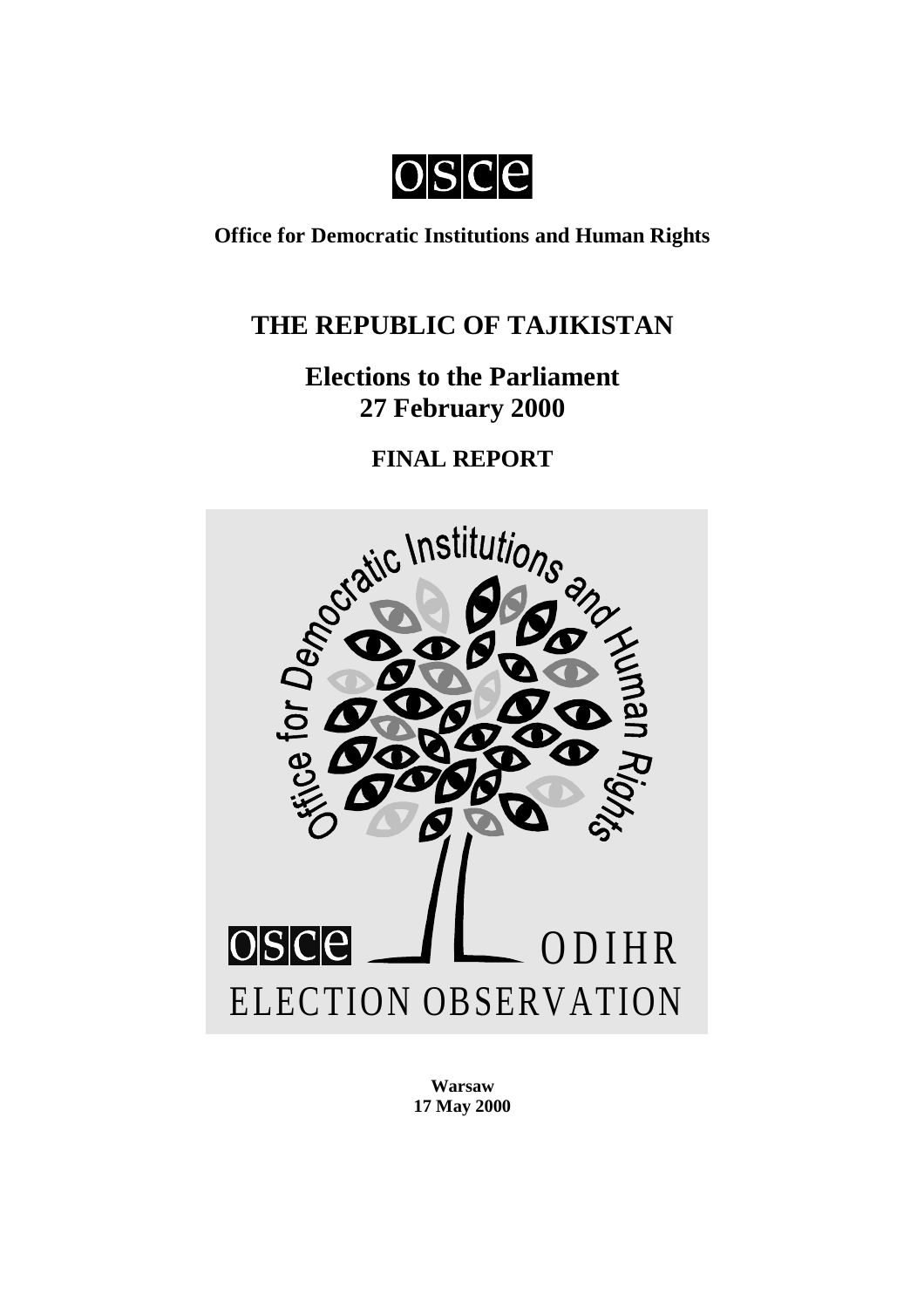## **Table of Contents**

| I.                                     |                                                                                                                                                                                                                                                                                                                     |                            |
|----------------------------------------|---------------------------------------------------------------------------------------------------------------------------------------------------------------------------------------------------------------------------------------------------------------------------------------------------------------------|----------------------------|
| П.                                     |                                                                                                                                                                                                                                                                                                                     |                            |
| Ш.                                     |                                                                                                                                                                                                                                                                                                                     |                            |
| IV.                                    |                                                                                                                                                                                                                                                                                                                     |                            |
| A.<br>B.<br>$\mathcal{C}$              | 1.<br>2.<br>$\mathfrak{Z}$ .<br><b>Single Mandate Constituencies</b><br>i.<br>Proportional Representation manufacture contains contain manufacture contains containing and a containing a manufacture of the containing and the containing and the containing and containing a containing a containing a con<br>ii. |                            |
| V.                                     |                                                                                                                                                                                                                                                                                                                     |                            |
| A.<br>B.<br>$\mathsf{C}$               |                                                                                                                                                                                                                                                                                                                     | 8<br>8<br>9                |
| VI.                                    |                                                                                                                                                                                                                                                                                                                     |                            |
| A.<br>В.<br>$\mathcal{C}$<br>D.        | REGISTRATION OF<br>1.<br>2.<br>… 10                                                                                                                                                                                                                                                                                 | 10<br>11                   |
| VII.                                   |                                                                                                                                                                                                                                                                                                                     |                            |
| A.<br><b>B.</b>                        |                                                                                                                                                                                                                                                                                                                     | 11<br>12                   |
| VIII.                                  |                                                                                                                                                                                                                                                                                                                     |                            |
| A.<br>В.<br>C.<br>D.<br>Е.<br>F.<br>G. | POLITICAL ADVERTISEMENTS ON                                                                                                                                                                                                                                                                                         | 12<br>13<br>13<br>14<br>15 |
| IX.                                    |                                                                                                                                                                                                                                                                                                                     |                            |
| A.<br><b>B.</b><br>C.<br>D.            |                                                                                                                                                                                                                                                                                                                     | -16                        |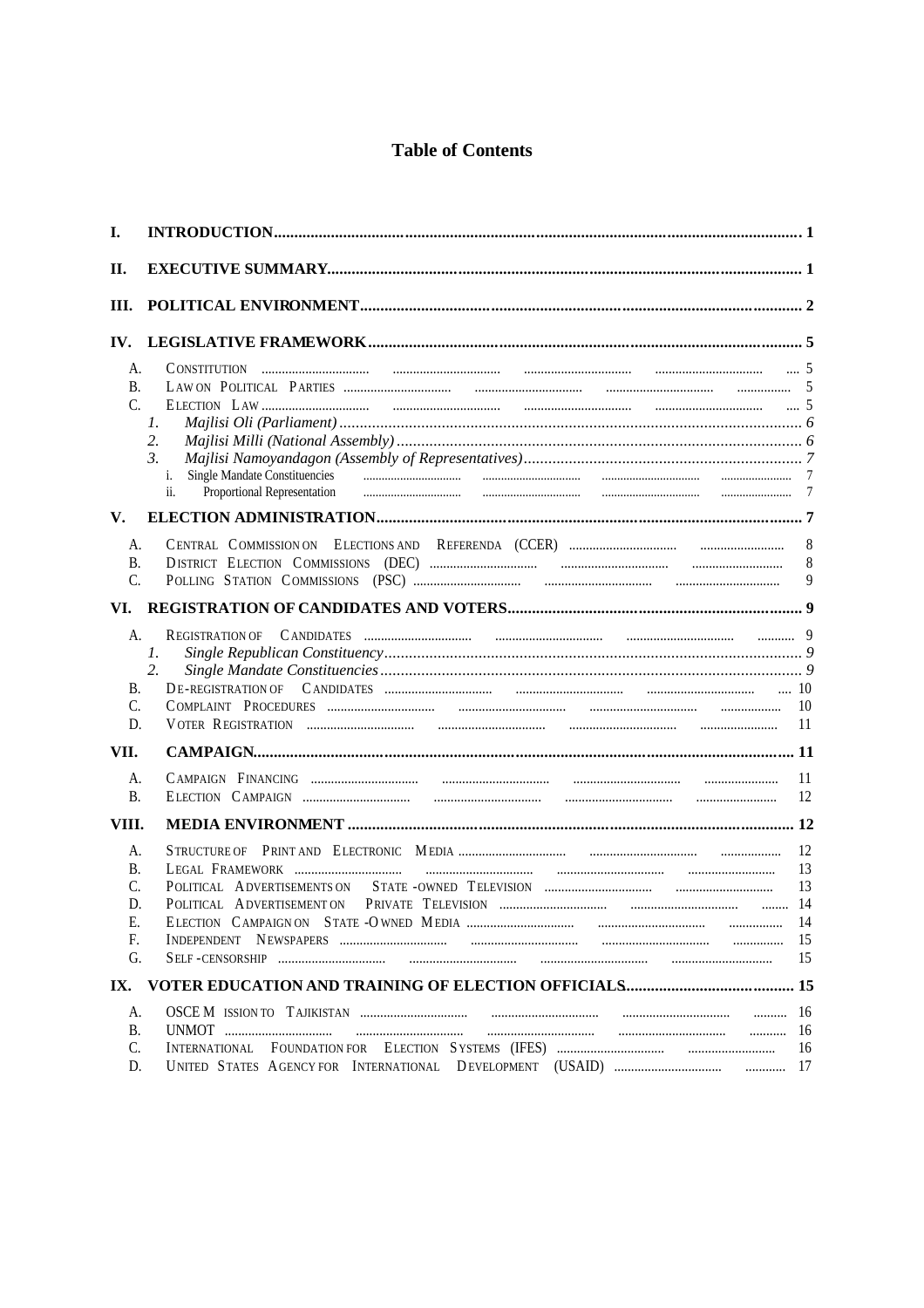| Х.           |                 |                 |
|--------------|-----------------|-----------------|
| A.           |                 |                 |
|              | $\mathcal{I}$ . |                 |
|              | 2.              |                 |
| $\mathbf{B}$ |                 |                 |
| $\mathsf{C}$ |                 |                 |
|              | $l_{\cdot}$     |                 |
|              | 2.              |                 |
|              | 3.              |                 |
| D.           |                 |                 |
| E.           |                 | $\therefore$ 23 |
|              |                 |                 |
| A.           |                 |                 |
| B.           |                 |                 |
|              |                 |                 |
| XII.         |                 |                 |
| A.           |                 |                 |
| B.           |                 |                 |
| C.           |                 |                 |
| D.           |                 |                 |
| E.           |                 |                 |
| F.           |                 |                 |
| G.           |                 | 27              |
|              |                 |                 |
|              |                 | 29              |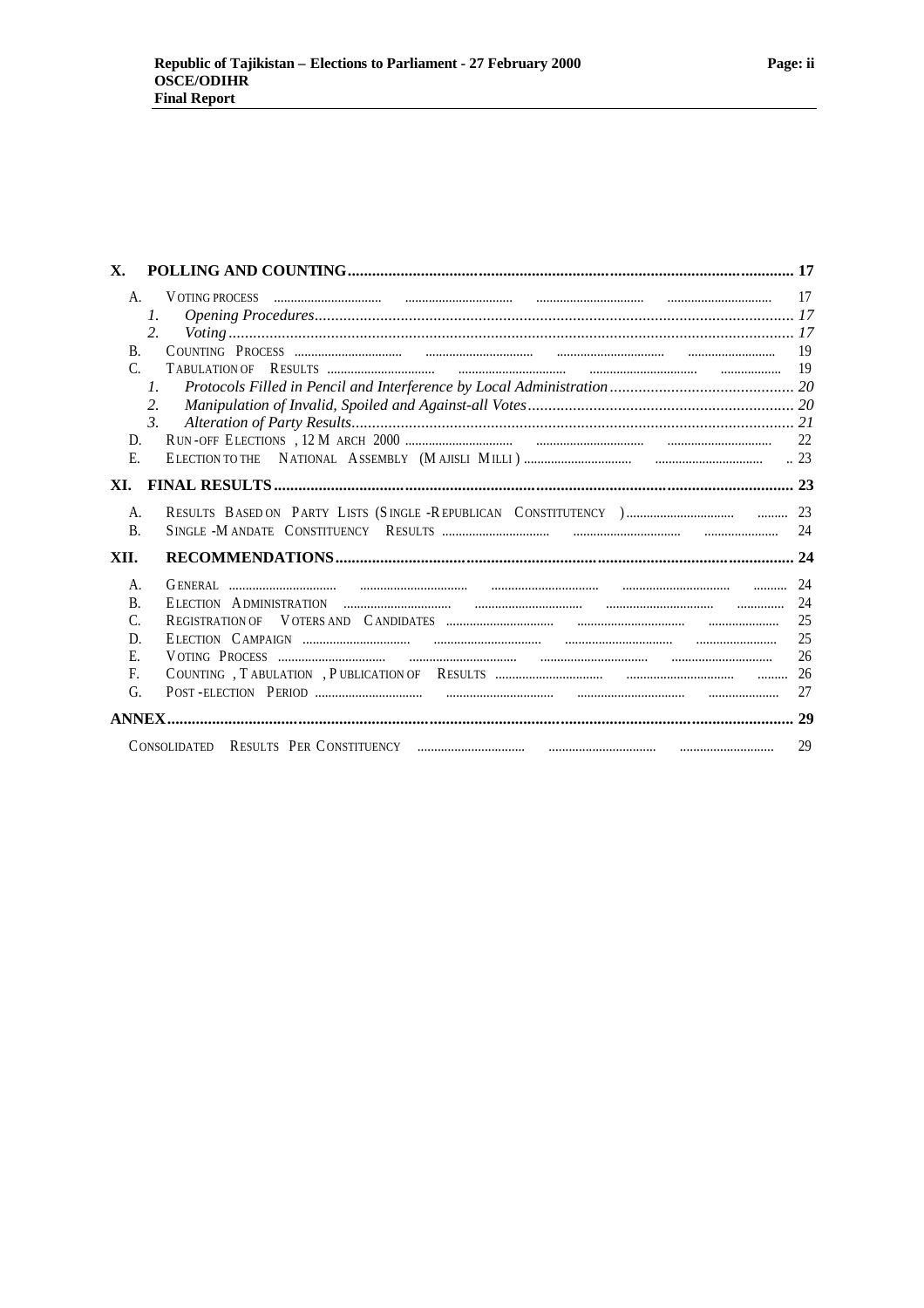# **THE REPUBLIC OF TAJIKISTAN**

# **Elections to the Parliament 27 February 2000**

## **FINAL REPORT**

## **I. INTRODUCTION**

In accordance with the General Agreement on the Establishment of Peace and National Accord (General Agreement) in Tajikistan signed on 27 June 1997, the Organization for Security and Cooperation in Europe (OSCE) Office for Democratic Institutions and Human Rights (ODIHR) and the United Nations Organization (UN) deployed a Joint Election Observation Mission to Tajikistan (JEOMT) to monitor the parliamentary elections, scheduled for 27 February and 23 March 2000. Ambassador Zenon Kuchciak, seconded by Poland, was appointed Head of Mission. The JEOMT consisted of 10 core team experts, 12 long-term observers deployed in five regional offices throughout the Republic, and 86 short-term observers.

The final report, issued by the OSCE/ODIHR, is based on the findings of the JEOMT, mainly collected during the observation of the pre-election period and during the first round of the election to the Lower Chamber ( *Majlisi Namoyandagon*). After the first round, a small team remained in the country to assess the preparations and conduct of the second round. Information concerning the election to the Upper Chamber (23 March 2000) was provided by the OSCE Mission to Tajikistan and by the UN Mission of Observers in Tajikistan (UNMOT).

The OSCE/ODIHR wishes to express appreciation to UNMOT, the OSCE Mission to Tajikistan, and the Embassies of Japan, Germany, the United States, Switzerland, and the United Kingdom for their logistic and financial support. The OSCE/ODIHR is grateful to the UN Member States, OSCE participating States, and other international organizations for their contribution of long-term and short-term observers to the JEOMT.

The OSCE/ODIHR wishes to express appreciation to the Ministry of Foreign Affairs, the Ministry of Interior, the Ministry of Security, and the Central Commission on Elections and Referenda for their assistance and cooperation during the course of the observation.

This final report is also available in Russian. However, the English text remains the only official version.

## **II. EXECUTIVE SUMMARY**

The first multi-party election in the history of Tajikistan marked an important benchmark in the implementation of the General Agreement on the Establishment of Peace and National Accord. The most significant accomplishment in this peace-building process was the inclusion of the former warring parties and others in the electoral process. However, these elections fell short of OSCE election-related commitments, namely in the important areas of transparency, accountability, fairness, and secrecy.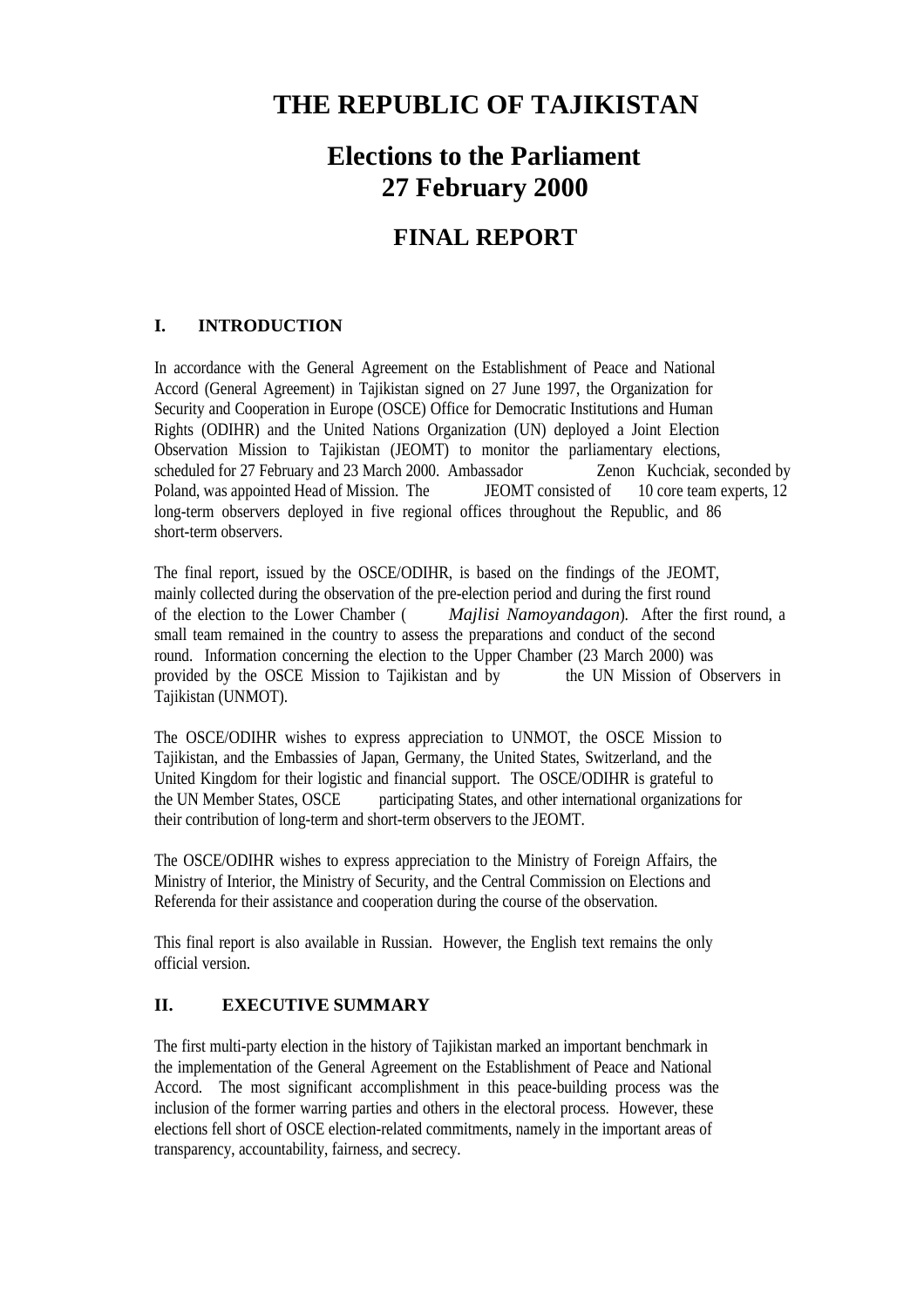The preparation of the election showed positive developments. The participation of six parties as well as a number of independent candidates promoted political pluralism. In addition, all registered parties and candidates could present alternative views and conduct rallies. However, the legislative and regulatory framework for the elections was inadequate.

Campaign activities were limited, partly due to low campaign funding limits that restricted the ability of political parties and candidates to campaign effectively and also due to their inexperience.

While the State-owned TV provided free airtime to parties competing in the election, it failed to provide balanced news and editorial coverage of the campaign. In general, at national and regional levels, both publicly and privately funded broadcasters as well as print media failed to provide voters with objective information.

The pre-election period was marred by a number of violent incidents, in which 11 people (among them one prominent candidate) were killed and at least 34 more were injured. However, election day was peaceful, an accomplishment that cannot be underestimated.

On election day, some polling procedures were followed correctly, however, important provisions were violated on a large scale. For example, proxy voting was observed in more than 68% of precincts observed; voters were allowed to cast ballots without proper identification documents (67%), and voters were handed more ballots than allowed (33%). More significantly, state organs, in particular regional and local administration officials, interfered in the preparations for and conduct of the elections in a manner not foreseen in the election law. In 78% of precincts observed, regional and local administration representatives were present in polling stations.

The vote count and tabulation of results were not conducted in a transparent manner. Of greatest concern were the discrepancies noted between protocols recorded by international observers and results published by election commissions, thus undermining the process. Often, protocols were completed in pencil suggesting tampering with some results and so as to be adjusted when necessary. Representative of regional and local administration sometimes examined protocols, before submitting them to district election commissions. In a number of cases, domestic observers were not allowed to monitor the count

Parties and candidates lodged a number of complaints as a result of these violations. Significantly, however, all sides reiterated their commitment to the peace process and to solving their disagreements in the framework of the law.

#### **III. POLITICAL ENVIRONMENT**

As the Soviet Union disintegrated, a serious disagreement amerged among the political forces about the future orientation of the newly independent Tajikistan and the transformation of its political and socio-economic system. In 1992/93, this conflict escalated into a civil war from which two major conflicting camps emerged: the so called "Popular Front" with later president Emomali Rakhmonov; and a coalition of opposition parties named in 1994 the "United Tajik Opposition" (UTO). Its dominant component appeared to be the "Islamic Revival Party" (IRP) - favoring the transformation of Tajikistan into an Islamic state.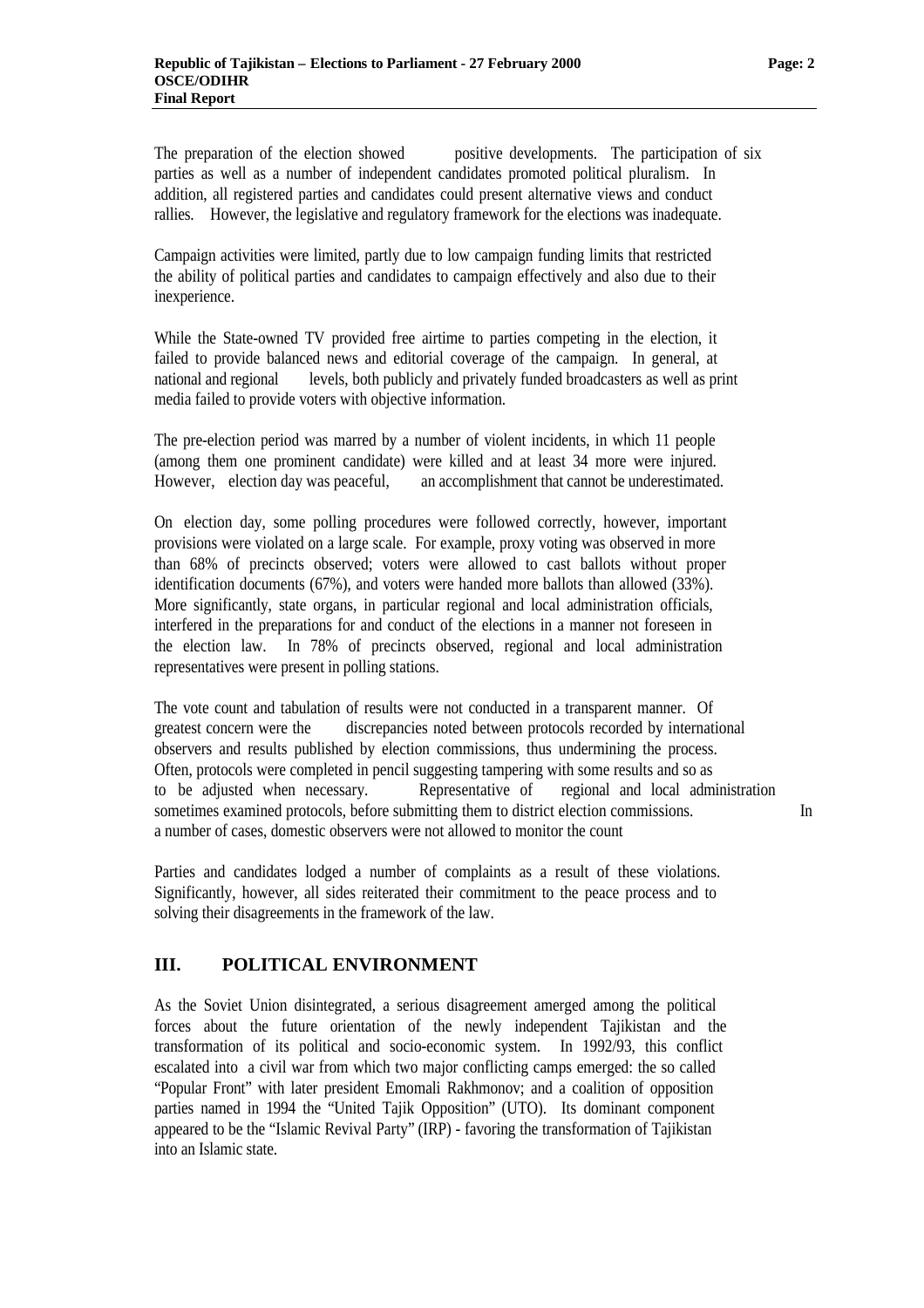The conflict was not so much rooted in an ideological or political controversy but rather in the collusion of interests of different Tajik regional elites. Tajik societey is traditionally fragmented along regional, ethnic, cultural, economic and political lines, and these different elites started clashing as soon as the centralized Soviet State collapsed. Immediately after gaining independence, the regional elites started competing to determine which faction would run and shape the newly independent country.

By the end of 1992, the "Popular Front" gained a military advantage in the civil war while most of the opposition leaders were forced into exile. The "Popular Front" rapidly became the dominant force and the former ruling elite of the Leninabad Province was exluded from power. The elite of Kuljab under President E. Rakhmonov took over state power. As a result, the regional elite of Kuljab turned into an oligarchy, thus marginalizing the other regional elites. The parliamentary election in 1995, which the OSCE refused to observe, elected candidates linked to the Kuljab elite and the Peoples Democratic Party. Approximately a quarter of the deputies were field commanders of the Popular Front, some allegedly involved in crimes during the war. As a consequence, the UTO did not recognise the government and continued the war from the Afghan territory.

After a protracted conflict, all the warring parties decided to end the civil war in Tajikistan. This political will created the preconditions for the UN to lead the inter-Tajik Talks that, in turn, led to the "General Agreement of Peace and National Reconciliation in Tajikistan", signed in Moscow, 27 June 1997. In the General Agreement, the two warring factions agreed upon a power-sharing giving to the United Tajik Opposition (UTO) a representation of 30% in governmental structures. To implement the General Agreement, a Commission on National Reconciliation was established, consisting of an equal number of members from the government and the UTO. Although the implementation of the General Agreement took longer than agreed, Tajikistan successfully incorporated an armed Islamic opposition into the power structures.

On the eve of the 6 November 1999 presidential elections, President Rakhmonov and the leader of the UTO, S. A. Nuri, signed a Protocol on Political Guaranties for the Preparation and Conduct of the Parliamentary Elections. The intention of the Protocol was to improve the political environment for the parliamentary elections in the light of shortcomings noted during the preparations for the presidential elections. In the Protocol, both signing parties committed themselves to conduct free and fair parliamentary elections on a democratic basis with independent election commissions and non-interference in the election process by the authorities.

The landscape of political parties in Tajikistan is the product of competition of different regional, political and ideological forces. Following the ban of the UTO-parties in 1993, the Peoples Democratic Party (PDP), the Communist Party (CPT), the Socialist Party and the Party of Justice were the only permitted parties. After the new law on political parties, adopted in November 1998, eleven political parties were (re)registered.

However, during the course of 1999, activities of political parties were severely restricted and six of them were accused of violating the Law on Political Parties, and were suspended, banned or deregistered:

The activities of the Party of Political and Economic Revival were suspended in April 1999.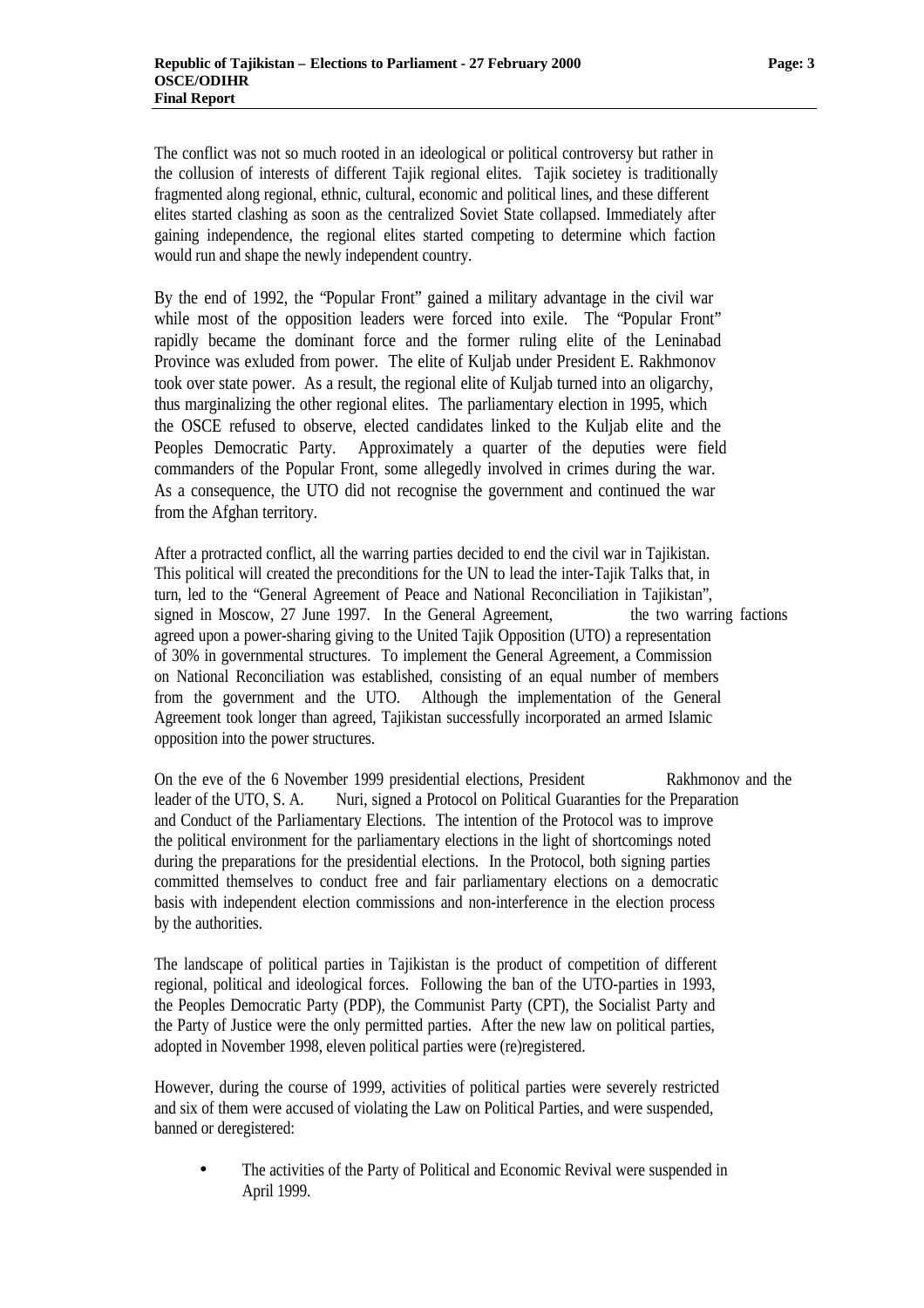- Jumbish -National Movement of Tajikistan was denied registration in April 1999.
- Civil Patriotic Party of Tajikistan Unity was banned in April 1999.
- Agrarian Party was banned in September 1999 due to continued political activities after its suspension in April 1999.
- The registration of the Party of Justice and Progress was cancelled in September 1999.
- Democratic Party / Tehran Platform was deregistered in November 1999 due to a name similar to another party 's.

They were suspended, banned or deregistered, mainly due to alleged violations of procedural provisions when (re)registering the party. The high number of parties barred from political activities raises concerns. Although these opposition political parties were denied registration some of them were nonetheless able to register their candidates on other party lists or in the single-mandate constituency contest. As a result, voters could choose amongst a genuine and broad range of alternatives.

In August 1999, after the UTO  $1$  publicly announced the disbanding of its armed units, the ban and limitations on the activities of political parties and movements that were part of the UTO were lifted and the Islamic Revival Party and the Democratic Party (Almaty Platform) were officially registered.

These forces opted for democratic means rather than violence to solve their political disagreements. As a result, the political landscape of Tajikistan remains highly pluralistic and competitive. Thus, six political parties competed in the elections:

- **Peoples Democratic Party (PDP):** The PDP has its origin in the Kuljab region and was registered in December 1994  $2$  to serve as 'Presidential Party' with the basic aim of securing a nationwide legitimacy overriding regional frictions and affiliation. In 1999, President Emomali Rakhmonov was elected chairman of the PDP.
- **Islamic Revival Party (IRP):** The IRP belongs to the founding organizations of the UTO. During the civil war period, the party was the leading political and armed force of the UTO and still keeps the eastern part of Tajikistan (Karateghin Valley) under the control of its field commanders. The Chairman is S. A. Nuri.
- **Communist Party of Tajikistan (CPT):** The party is (next to the PDP) the only party with an established nationwide network of party cells. Though formerly a supporter of President Rakhmonov, serious frictions appeared with the PDP in 1998 and turned the CPT into a challenger. The Chairman is Shodi Shabdolov.
- **Democratic Party of Tajikistan Almaty Platform (DPT):** As another founder of the UTO, DPT is to a lesser extent exposed to regional affiliations. DPT finds its supporters mainly among urban populations. The Chairman is Mahmadruzi Iskandarov.
- **Socialist Party (SP):** Although the party has been playing the role of a junior partner of PDP, it is largely regarded as regionally based ( Leninobod). Its former leader Kenjayev was killed in 1998. Since then, the party suffers from deep internal crisis. The Chairman is Sherali Kenjayev, the son of the deceased former leader.
- **"New Opposition"**: Under this self-chosen term, a number of smaller parties (National Movement " Jumbish", Party of Justice and Development, Party of Justice – "Adolathoh"), participate in the political life of the country. With the exception of

 $\overline{a}$ 

<sup>1</sup> In late 1999, the UTO disintegrated into its parties and movements. 2

It registered under the name Peoples Party of Tajikistan and renamed during its  $3$ <sup>rd</sup> Congress in June 1997.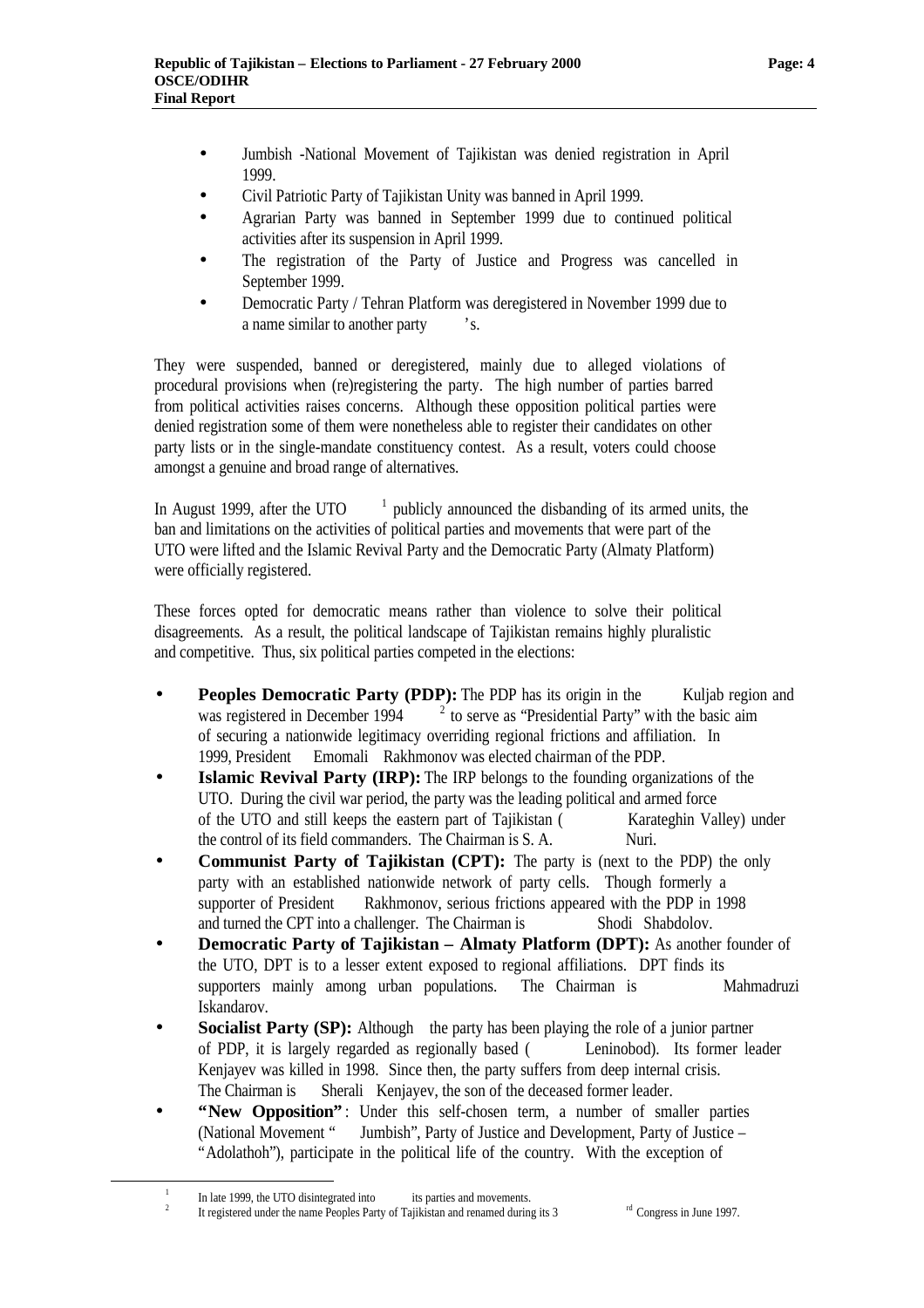the Party of Justice (registered in February 1996, Chairman Abdurahmon Karimov), these parties have not been registered or were banned by the authorities. Their leaders tried to run as candidates in single-mandate constituencies.

## **IV. LEGISLATIVE FRAMEWORK**

## **A. Constitution**

The Constitution of the Republic of Tajikistan, adopted in November 1994, establishes a multi-party parliamentary democracy with the separation of legislative, executive and judicial powers. The President, elected for seven years, is Head of the State and of the executive branch. The amendments to the Constitution, adopted by referendum on 26 September 1999, introduced the seven-year mandate for the presidency, a bicameral Parliament (Mailisi Oli) that comprises the National Assembly or Upper Chamber (Mailisi Milli), and the Assembly of Representatives or Lower Chamber (Majlisi Namoyandagon). The Majlisi Oli, elected for five years, is the sole body of legislative power.

## **B. Law on Political Parties**

According to the Constitution, each citizen enjoys the right to association and "to participate in the formation of political parties, including parties with democratic, religious and atheistic character". With regard to the controversial discussion on the secular character of the State, the mention of religious parties, included in the 26 September 1999 Amendments, was an important precondition for incorporating the Islamic Revival Party (IRP) in the constitutional framework. This amendment guaranteed the creation of religious based parties, which marked a major change with the Law on Political Parties, adopted in November 1998.

To form a political party, 1,000 persons must support its application. Each political party must register with the Ministry of Justice. Local party structures can be established in districts, cities and regions but local authorities must be informed in writing about the creation of such local branches. State authorities are obligated to provide political parties with equal access to State mass media and equal opportunities for election campaigning.

#### **C. Election Law**

The Constitution and the Constitutional Law of the Republic of Tajikistan on Elections to the Majlisi Oli constitute the legal framework for the conduct of parliamentary elections. In accordance with the General Agreement, the Commission on National Reconciliation (CNR) elaborated a new election law, adopted at a very late date, 10 December 1999, due to disagreements. Although the international community was not adequately and timely consulted on the drafting of the new election law, some recommendations made by OSCE/ODIHR and other international organizations were partially accepted, marginally improving the electoral legislation. For instance, the proportional representation in Majlisi Namoyandagon was increased and the threshold to obtain seats in the lower chamber was reduced from 10% to 5% for the proportional election. The 1997 General Agreement stated that United Tajik Opposition (UTO) representatives were to be included in the Central Commission on Elections and Referenda (CCER). In addition, 20% of the seats in polling station and district electoral commissions will be secured for parties and movements of the UTO.  $3$ 

3

 $\overline{a}$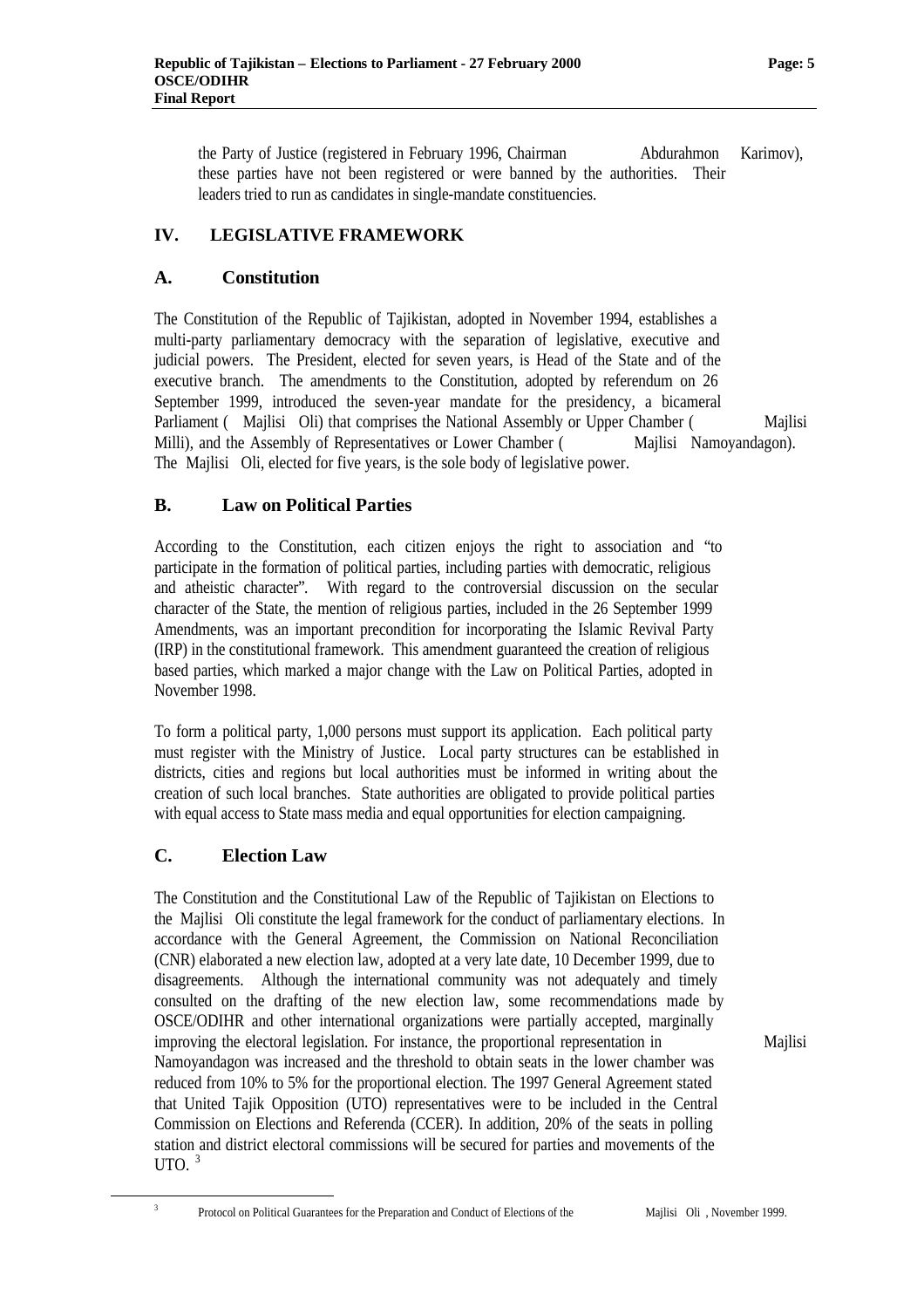## **1. Majlisi Oli (Parliament)**

The Constitution defines the powers of the two chambers of the Majlisi Oli, and establishes a direct election of the deputies to the Majlisi Namoyandagon and an indirect election of the members of the Majlisi Milli.

Certain categories of citizens are excluded from running: regular servicemen in army institutions; professional clerics; persons sentenced for serious crimes, irrespective of completion of the term of imprisonment; persons under investigation in connection with a suspected criminal offences against the constitutional order and the State security and other serious crimes.

The main powers of Majlisi Namoyandagon are the following:

- formation of the Central Commission on Elections and Referenda upon the President's proposal;
- adoption of laws by simple majority and of constitutional laws by qualified majority of two thirds of its members;
- ratification and rejection of international agreements;
- proposal on referenda;
- formation of courts:
- approval and control of the implementation of the State budget.

The powers of Majlisi Milli among others include:

- approve or veto laws adopted by the Majlisi Namoyandagon;
- form and abolish administrative territorial units;
- elect and recall chairmen, deputies and judges of Constitutional and Supreme Courts proposed by the President;
- give consent to the appointment and dismissal of the Prosecutor General and his deputies.

Joint Sessions of Majlisi Milli and Majlisi Namoyandagon are convened to approve a presidential decree declaring martial law and state of emergency ; to approve a presidential decree concerning the appointment and dismissal of the Prime Minister and other members of the Government; and to schedule presidential elections.

#### **2. Majlisi Milli (National Assembly)**

The Majlisi Milli comprises 33 members: eight members are directly appointed by the President, and 25 members are elected indirectly by the local Majlisi. In addition, former presidents of the Republic are members for life. Local Assemblies of People's Deputies nominate candidates. Candidates have to be over 35, have a higher education and to have been a citizen of Tajikistan for at least seven years. Deputies are elected by secret and simple majority vote during joint meetings of all local Majlisi congregated in five constituencies.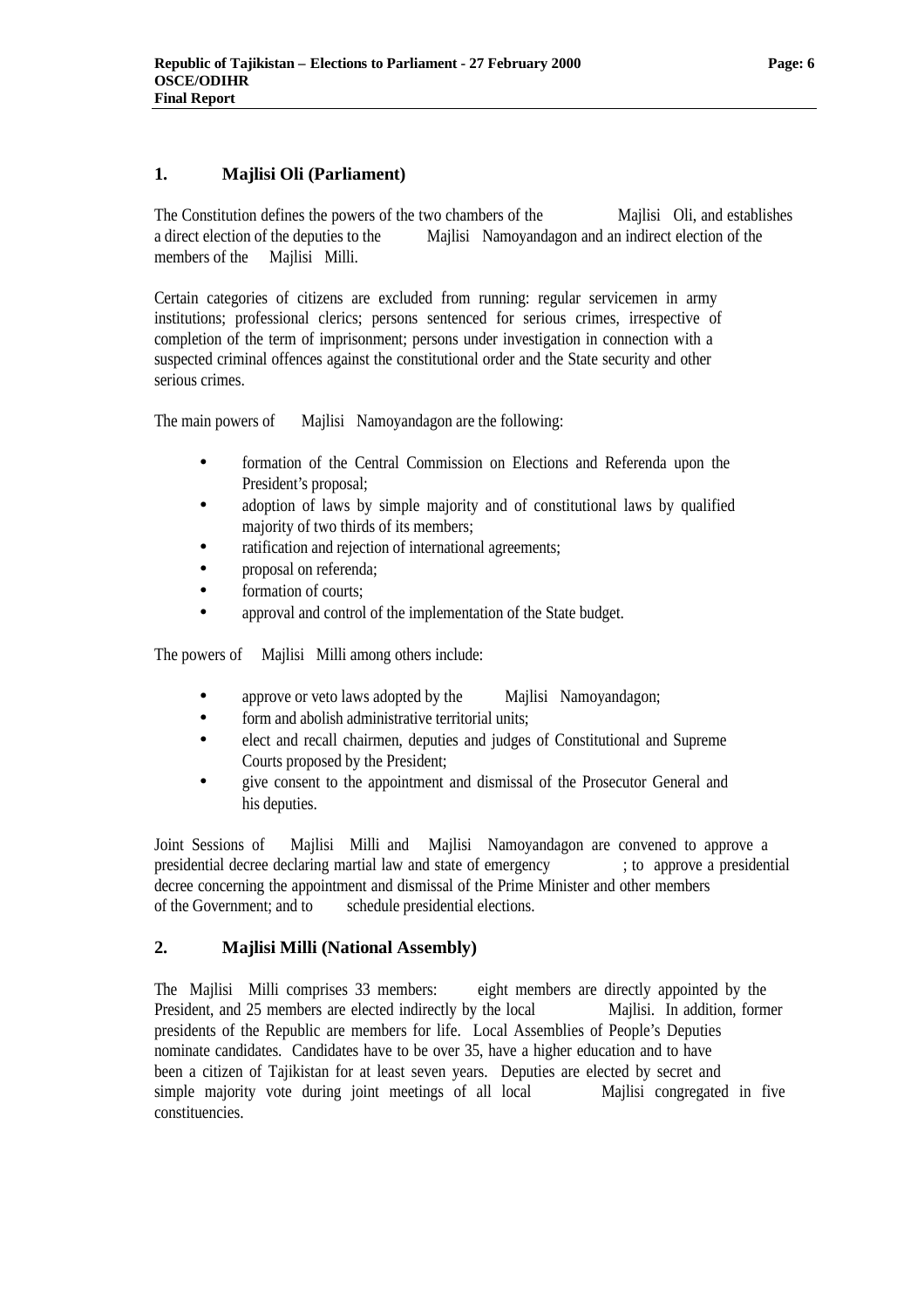#### **3. Majlisi Namoyandagon (Assembly of Representatives)**

Majlisi Namoyandagon is composed of 63 deputies, directly elected by all eligible citizens in a secret ballot. The law introduces a mixed electoral system: 41 members are elected from single mandate constituencies and the remaining 22 on the basis of party lists. Every Tajik citizen who is at least 18 on election day is entitled to vote, unless serving a term in prison or having been declared incapable by court decision. Every Tajik citizen, at least aged 25 and eligible to vote, may stand as candidate for deputy of the Majlisi Namoyandagon if they have been citizen of the Republic for a minimum of five years and have a higher education.

#### **i. Single Mandate Constituencies**

Tajikistan is divided into 41 single-mandate constituencies in which one deputy is elected by a simple majority system. Candidates can be nominated by political parties (through the city/regional organs of the party) or can be self-nominated and supported by a minimum of 500 signatures. If more than 3% of a candidates' supporting signatures are incorrect, registration is denied.

In order to be elected on the first ballot, a candidate must secure a majority of more than half of the votes cast. If the turnout is less than 50% of the registered electors, the election is deemed invalid. If none of the candidates secures sufficient votes to win in the first ballot, a second round takes place within two weeks. The two candidates who received the highest number of votes compete for the second round. The candidate obtaining more votes is elected in the second round if more than half of the registered voters participate. If no one is elected in the second round, the election is deemed not held.

Should the election be determined not to have been held or invalid, a repeat (new) election must take place within two months. The same polling stations and voter lists are used. However, candidates registered for the initial election are not allowed to contest the repeat election.

#### **ii. Proportional Representation**

The remaining 22 party seats, distributed by a proportional system, are disputed in a single republican constituency. Only political parties that are registered by the Ministry of Justice before the announcement of election day can participate. The political party lists should not contain more than 22 candidates. The law establishes a 5% threshold for political parties to be represented in the Assembly. The law provides the possibility for a candidate to run in both single-mandate and proportional elections.

#### **V. ELECTION ADMINISTRATION**

The elections are administered by a three-tiered system of election commissions, of which only the Central Commission on Elections and Referenda (hereinafter CCER) functions on a permanent basis. The lower level commissions include the District Election Commission (DEC) and the Polling Station Election Commission (PSC). The DECs and PSCs function from the date of formation (29 December 1999 and 12 January 2000) to the announcement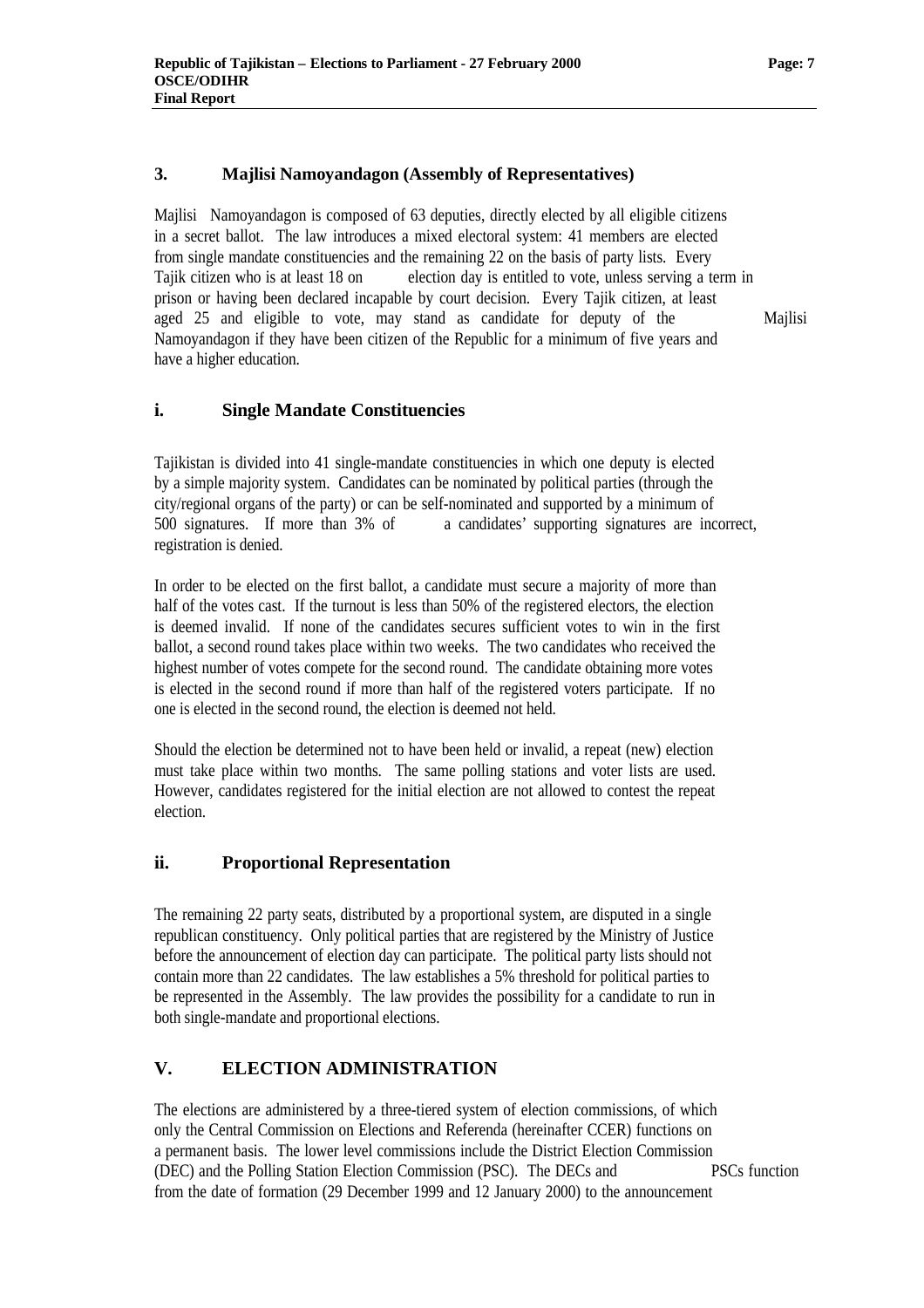of the final results. According to the election law, all commissions are independent from government organs.

| <b>Election</b><br><b>Commissions</b> | <b>Appointed</b>                                               | <b>Member</b>            |
|---------------------------------------|----------------------------------------------------------------|--------------------------|
|                                       |                                                                | s                        |
| <b>CCER</b>                           | Majlisi<br>Permanent, proposed by President, elected by<br>Oli | 15                       |
| <b>DEC</b>                            | 2 months before election day, upon proposal of the             | Not less                 |
|                                       | local legislative                                              | than $9-11$              |
| <b>Polling Station</b><br>Commission  | 45 days before E-Day                                           | more or<br>less 5-19 $4$ |

## **A. Central Commission on Elections and Referenda (CCER)**

The CCER consists of 15 members appointed for five years and functions with its own staff. Members are nominated by the President and confirmed by the Majlisi Namoyandagon. As foreseen in the General Agreement, 25% of the members (four members) was appointed from the UTO in December 1999. The CCER organizes the conduct of the elections to the Majlisi Oli and exercises control over the implementation of the election law by lower level commissions. It issues regulations and clarifications of the law that are binding throughout the Republic. The CCER also forms the single mandate constituencies, <sup>5</sup> appoints the DECs, designs the ballots and protocols, prints the ballot papers for the all-republican constituency and, summarizes the national election results. It registers the elected deputies and calls for a second round of the vote or for repeat elections, if necessary. The CCER can overturn a DEC decision found to be in contradiction with the election law autonomously or upon request from the Prosecutor General.

Though the CCER is a permanent body, in practice all members do not regularly participate in its sessions or in its daily work. Decisions are sometimes taken without the necessary quorum. Only a minority of the CCER members actually have some judicial experience. In addition, the CCER did not have sufficient resources to administer the elections properly.

## **B. District Election Commissions (DEC)**

DECs were set up in all 41 single-mandate constituencies, consisting of a chairman, a deputy and a secretary and no less than six members. DECs are formed by the CCER "upon suggestion of the local executive organs taking into consideration proposals from political parties".

The DEC controls the implementation of the election law and supervises the work of the PSCs in the constituency, including complaints over the activities or decisions of the PSCs. The DEC is in charge of registration of candidates in the single-mandate constituency, accreditation of proxies and observers of candidates, printing of ballots for single mandate constituencies and their delivery to the polling stations. It is also responsible for finalizing the results in the constituency. In addition, the DEC is responsible for arranging candidate meetings with voters and issuing posters with candidates' biography, which gives them the opportunity to control campaign activities.

 $\overline{a}$ 

<sup>4</sup> The DEC can increase this number whenever deemed necessary.

<sup>5</sup> The constituencies can have a difference in number of voters ranging up to 20% in remote areas.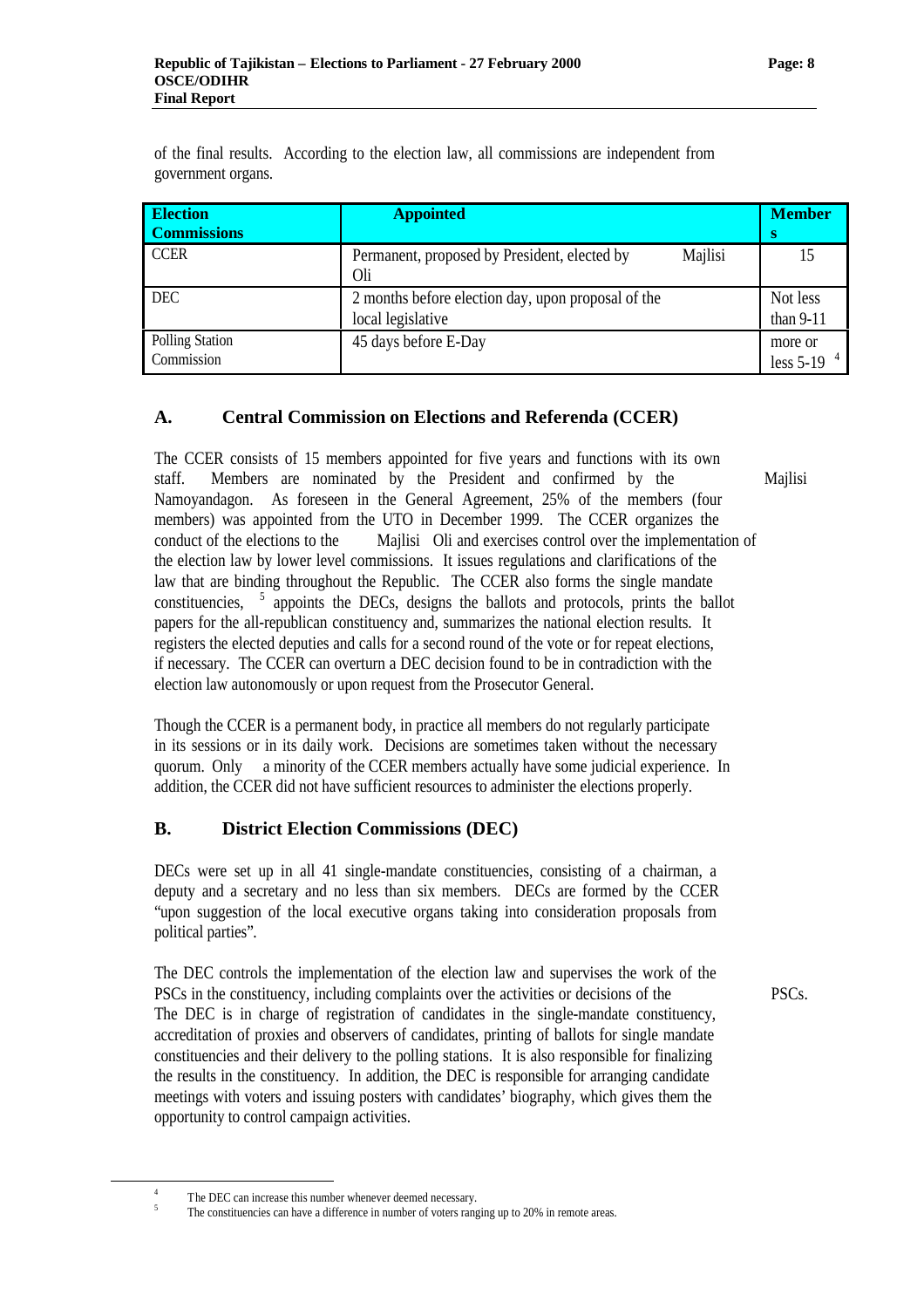Although proposals from all registered political parties should be taken into account when forming DECs, participation of non-governmental parties in the DECs and PSCs was not adequate. However, the political parties did not properly use this provision and sometimes missed the deadline for presenting their candidates. Consequently, most of DECs included personnel from local and regional administration officials ( Hukumat) or from institutions controlled by the Hukumat. On several occasions, the head of the local Hukumat was running as a candidate and one of his/her deputies chaired the DEC (or vice versa). Likewise DECs depend on the local Hukumats for logistic arrangements.

The JEOMT observed the existence of an election administration body between the CCER and the DECs, operating in the oblast level, which is not referenced in the election law. This ad hoc provincial body transferred the results to the CCER and, in so doing, took over the DEC responsibilities. In the Leninobod and Khatlon provinces, this body, described as an advisory or expert unit, interfered with the administration of the elections.

## **C. Polling Station Commissions (PSC)**

There is no provision in the election law to secure a representation of all political parties on PSCs. Non-government parties complained of exclusion from the PSCs.

The PSCs were set up 45 days prior to election day. The PSCs are responsible for compiling, updating and displaying the voter lists.

## **VI. REGISTRATION OF CANDIDATES AND VOTERS**

## **A. Registration of Candidates**

#### **1. Single Republican Constituency**

Only political parties that are registered with the Ministry of Justice before the announcement of the election date are allowed to nominate candidates to the all-republican constituency. Six political parties qualified under this provision and nominated 108 candidates:

- Peoples Democratic Party (21 candidates)
- Communist Party (20)
- Islamic Revival Party (15)
- Democratic Party of Tajikistan (19)
- Party of Justice (15)
- Socialist Party (18)

Political plurality in this election contrasted sharply with the limited choice available to voters during previous elections. This marked an improvement in the democratic development of Tajikistan.

#### **2. Single Mandate Constituencies**

The registration of candidates for the 41 single-mandate constituencies was officially finalised on 6 February. Out of 276 nominees, 225 candidates were registered and 191 remained on the ballot on the day of election. However, some trends during the registration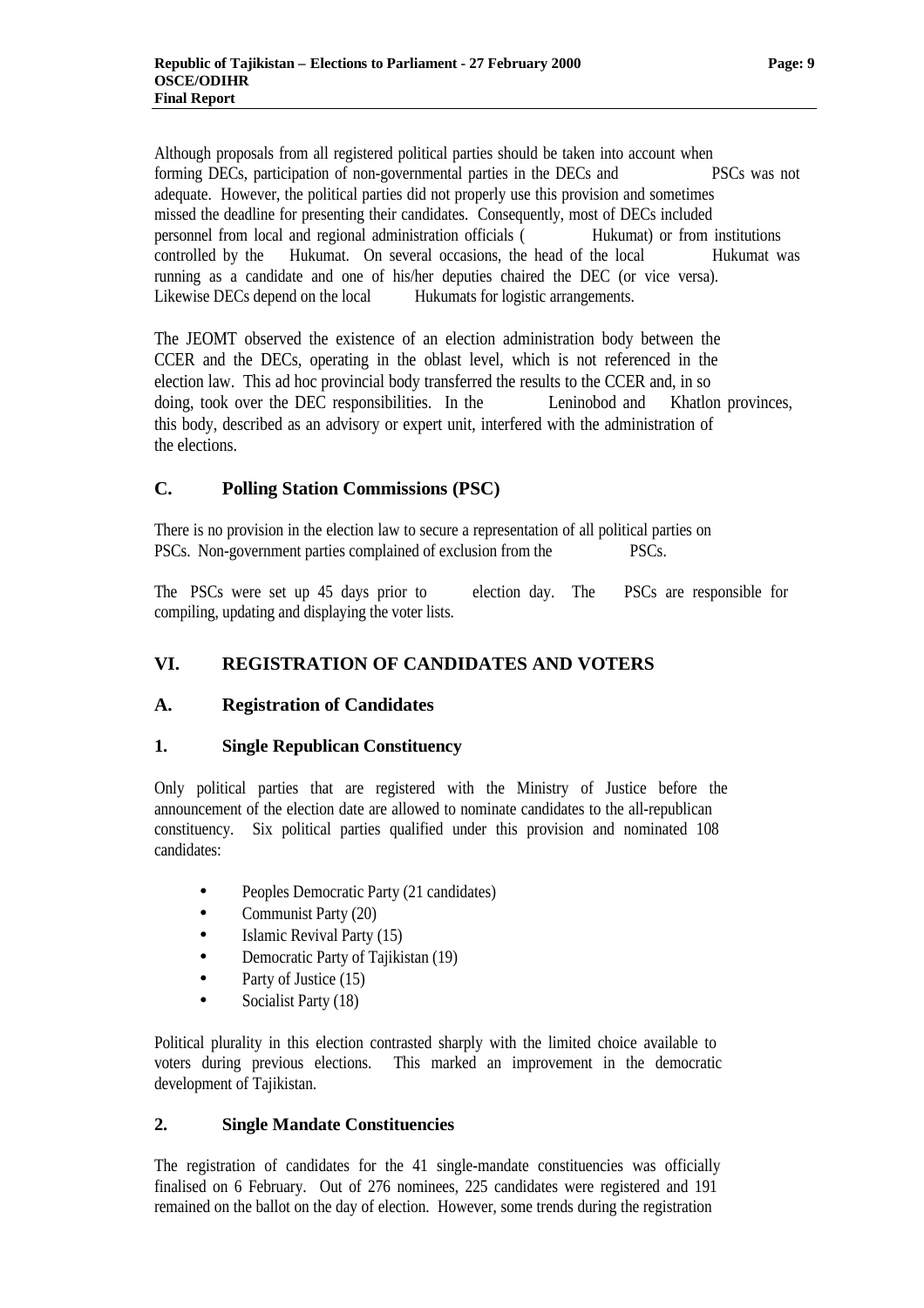of candidates and the campaign period raise concerns. In four Dushanbe constituencies, 19 out of 31 candidates nominated were denied registration (61%), allegedly as a result of irregularities in their nomination petitions. By contrast, in the remaining 37 constituencies throughout the country, only 32 out of 245 nominated candidates were rejected (13%).

A frequent reason for denial of registration was an allegedly excessive number of invalid signatures on the petitions submitted to the DECs. A candidate must be refused registration by the DEC if more than 3% of the submitted signatures are incorrect. DECs are responsible for checking all or part of petitions. Due to lack of CCER instructions, DECs interpreted and applied this provision in different ways. While some DECs considered the total number of provided signatures as the basis for the 3%, others calculated the 3% only from the first 500 signatures. Consequently, they denied registration when 16 signatures or more were incorrect, even though the candidate provided two or three times more than the required number of 500 signatures.

The lack of regulation and uniformity in the implementation of this provision gave the opportunity to bar certain candidates from running in the single-mandate constituencies based on arbitrary decisions.

## **B. De-registration of Candidates**

Article 33 of the election law bars from candidacy, inter alia, military personnel and persons convicted of or under investigation for criminal offense against the constitutional order, state security and grave crimes. The law does not define a grave crime. This provision was subject to different interpretations and non-uniform implementation.

Six candidates were deregistered before the first round of election. All were considered close allies of Gen. Suhrob Qosimov, commander of a Ministry of Interior special brigade and prominent field commander of the Popular Front. Some of the de-registration decisions were taken upon request of the Prosecutor General for candidates under criminal investigation, or members of the military. In addition, one candidate (Khojamaston, constituency # 28), elected in the first round with 67% of the votes, was deregistered due to alleged criminal involvement. A candidate from the Communist Party of Tajikistan (CPT) was also deregistered before the second round.

#### **C. Complaint Procedures**

The Law authorizes subjects of the electoral process to file complaints with election commissions and courts at all levels. The processing of the complaints by election commissions was mainly non-transparent and did not follow an established and uniform procedure. The JEOMT had access to court hearings of election related appeals. In general, the courts ruled in favor of upholding election commission decisions.

A considerable number of complaints filed with the CCER about decisions of lower level election commissions were addressed without a written decision, and complainants were notified orally. Furthermore, the processing of complaints did not take place during CCER sessions and decisions were not formally reported to members of the CCER. Decisions on complaints in lower level commissions were also often taken without quorum.

The main subjects of the complaints were non-registration of self-nominated candidates due to allegedly incorrect signature lists and undue influence on candidates or voters by local authorities.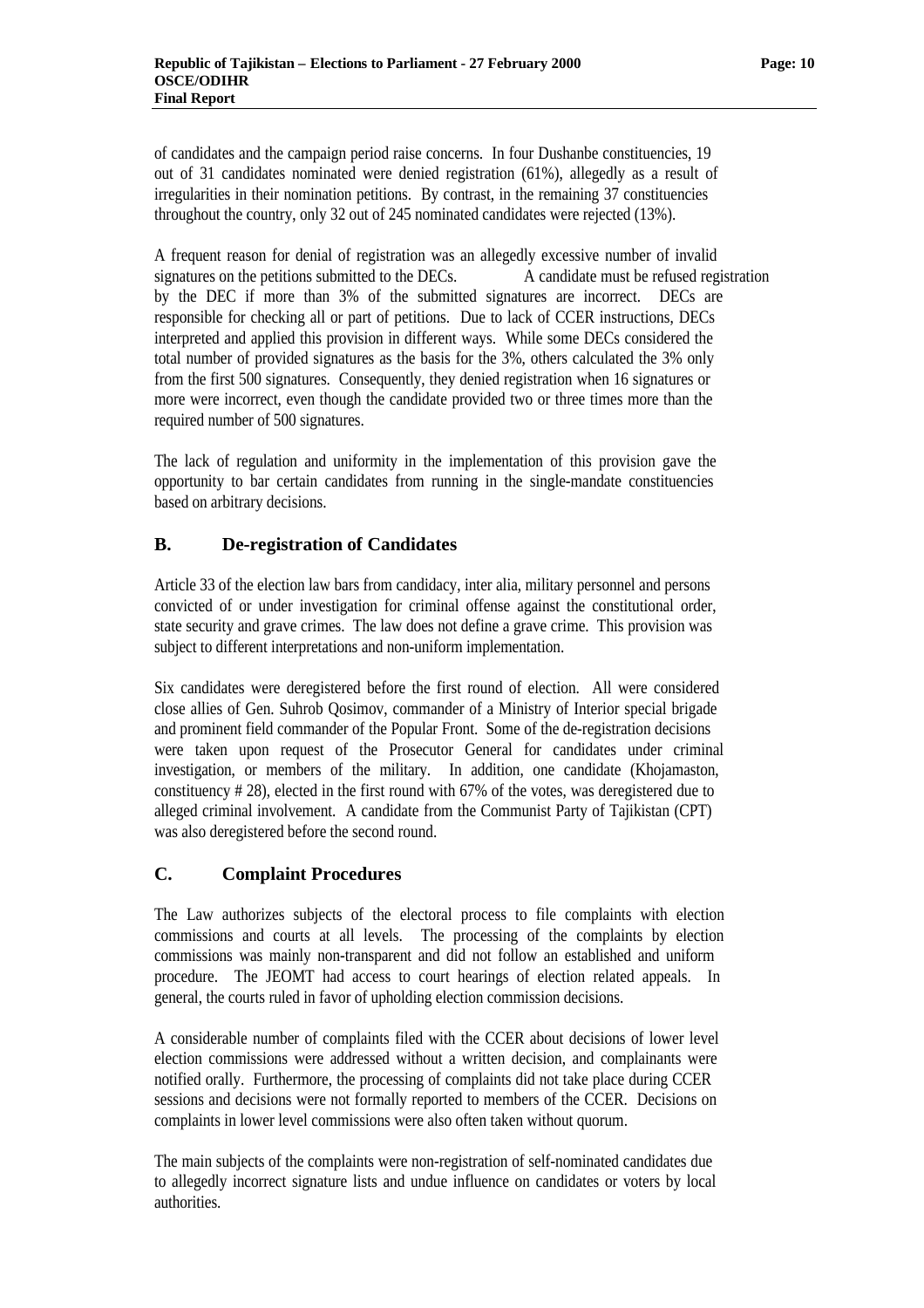#### **D. Voter Registration**

As Tajikistan experienced several waves of internal displacement during the last years, updating the voter registers was of particular importance. Voter lists were compiled by polling station commissions, at times involving other officials as well. Commonly, PSC personnel (or others) would go from house to house and list persons who have permanent or temporary residence in the territory of the polling station. Voter lists then are displayed publicly 15 days before the election and voters are invited to check the accuracy.

Art. 24 of the election law and Art. 21 of the Act "on the passport system" state that a voter is registered according to the place of residence (permanent or temporary) indicated in the passport (ID card) by the respective division of UVD ( *Upravlenie Vnutrennih Del*). As temporary residence for less than six months does not require registration, the actual place of residence of many citizens (especially in Dushanbe) might be different from that indicated on the passport. The common practice is to include these citizens in the voter list of their actual residence, proved by a document, issued by the " *upravdom*" (person keeping the house-book) or witnessed by relatives hosting them. Such voters, estimated at 100,000 persons in Dushanbe alone, are not properly registered and therefore could possibly be included in two voter lists and vote more than once.

Conversely, voters who have been omitted from the voter list can be included in the supplementary list on election day upon presentation of identity documents. No proof of residence is required. The old law on elections to Majlisi Oli required proof for both the person's identity and place of residence.

On election day, in some 11% of the observed polling locations, voters were added to supplementary lists. In only 50% of these cases, the identity and residence of voters were properly checked.

#### **VII. Campaign**

#### **A. Campaign Financing**

Political parties and candidates are only allowed to use campaign funds from an election fund established by the CCER. In January 2000, the CCER provided each political party with USD113 (200,000 Tajik Roubles) and each candidate with USD23 (40,000 Tajik Roubles). Parties and candidates protested against these low limits, which made a substantial campaign impossible. The CCER eventually decided to allow parties and candidates to use their own funds for political campaign activities. It adopted a recommendation allowing each party to spend up to USD2 . 272 (4 million Tajik Roubles) and each candidate, registered in a single-mandate constituency, up to USD284 (0.5 million Tajik Roubles) from their private funds. Although the recommendation was a positive step for more realistic campaign spending limits, it contradicted Article 9 of the election law, which forbids political parties and candidates to spend their own funds for this purpose. Moreover this decision, only three weeks before the election, did not help political parties and candidates to properly plan and prepare their election campaign.

Another campaign financing issue was the disclosure of candidate expenditures. The CCER did not address this problem.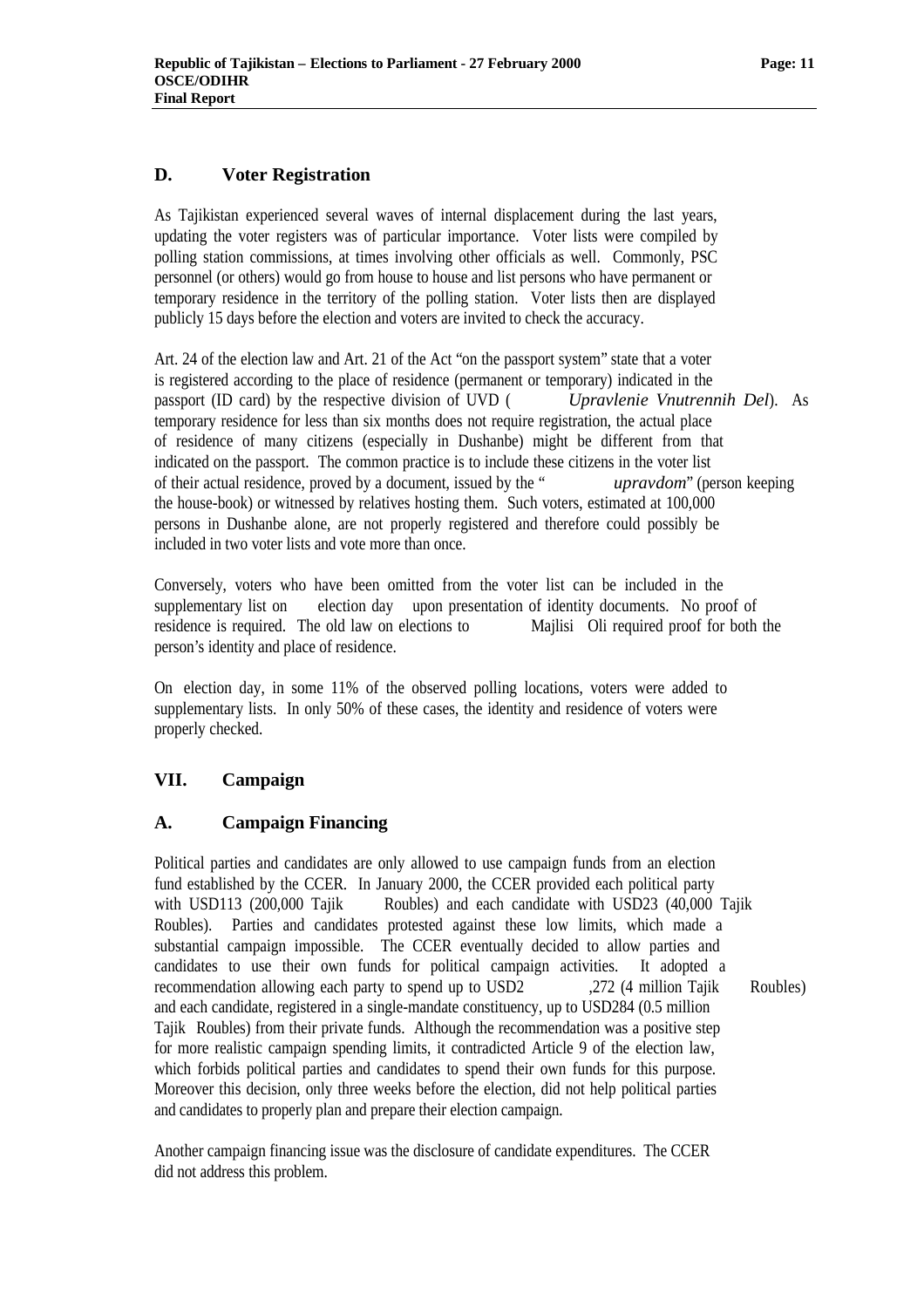#### **B. Election Campaign**

The parliamentary elections campaign period was marred by a number of violent incidents, during which 11 people lost their lives and at least 35 were injured. One PDP candidate, Dzhabirov, Deputy Security Minister, died in a bomb attack. The Mayor of Dushanbe and a prominent political leader, Ubaidullayev, was also injured during the same incident.

While some of these violent incidents may not be linked to the elections, they nonetheless contributed to an atmosphere of insecurity and tension. As of this writing, no one has been arrested in relation with these incidents.

In general no violence was reported during party rallies, except for a shooting incident between militia members and Nuri's bodyguards. Nonetheless, the level of campaigning was low with only a few meetings and rallies. In addition, few election campaign materials as posters and leaflets were in public view. The limitation of funds obviously played an important role in this along with the lack of experience of candidates and political parties.

The JEOMT received only few complaints from political parties or candidates concerning campaign obstruction or illegal campaigning. However, close to election day, reports of Hukumat officials endorsing publicly certain candidates or the PDP reached the JEOMT from several districts. On 25 February, chairs and key members of nearly all polling station committees in Qumsangir (Constituency #33) were instructed by the deputy head of Hukumat and a commander of the Tajik Border Forces (TBF) to secure an 80% outcome in favor of candidate Sulton Valiev as well as to hand in PSC protocols completed in pencil only. The JEOMT received similar reports from several other districts in the Khatlon region, including Kolkhozobod (Constituency #30), Vakhsh (Constituency #32) and Kulob (Constituency #37). These reports were accompanied by a multitude of allegations of local authorities and, in some cases, TBF units engaged in intimidation of and threats against opposition candidates in order to force them to withdraw from the race. In Dushanbe on 25 February, the Raïs (head) of the Oktiabr district Hukumat was illegally given airtime on local television after his own withdrawal of candidacy and in order to support an independent candidate affiliated with the PDP.

Inspite of the violence and few cases of intimidation, opposition parties were able to campaign throughout the country.

#### **VIII. MEDIA ENVIRONMENT**

#### **A. Structure of Print and Electronic Media**

Nineteen electronic and around 425 print media companies are registered in Tajikistan. Of these 14 broadcast media outlets and 245 newspapers actually operate. Due to poor

 $\overline{a}$ 

6

2 February: Bomb explosion in a public bus in Dushanbe, killing seven persons and injuring some 30 more. 5 February: During a party rally of the IRP a bodyguard of S. A. Nuri killed two police officers, when they tried to disarm him.

suffered minor injures, the driver of the car as well as Jabirov, Dep. Minister of Security and PDP candidate to the Lower House, were killed.

Chronology of incidents during the pre-election period:

<sup>7</sup> February: Three bombs exploded in the center of Dushanbe causing no damage.

<sup>16</sup> February: A radio-controlled bomb blew up the car of Dushanbe City mayor , M. Ubaidullayev . While the mayor

<sup>23</sup> February: Shooting incident between armed groups in front of the Presidential Palace, injuring two civilians

<sup>25</sup> February: Bomb explosion in the office of Jamolikkin Mansurov, self-nominated candidate in Hissar, injuring three people.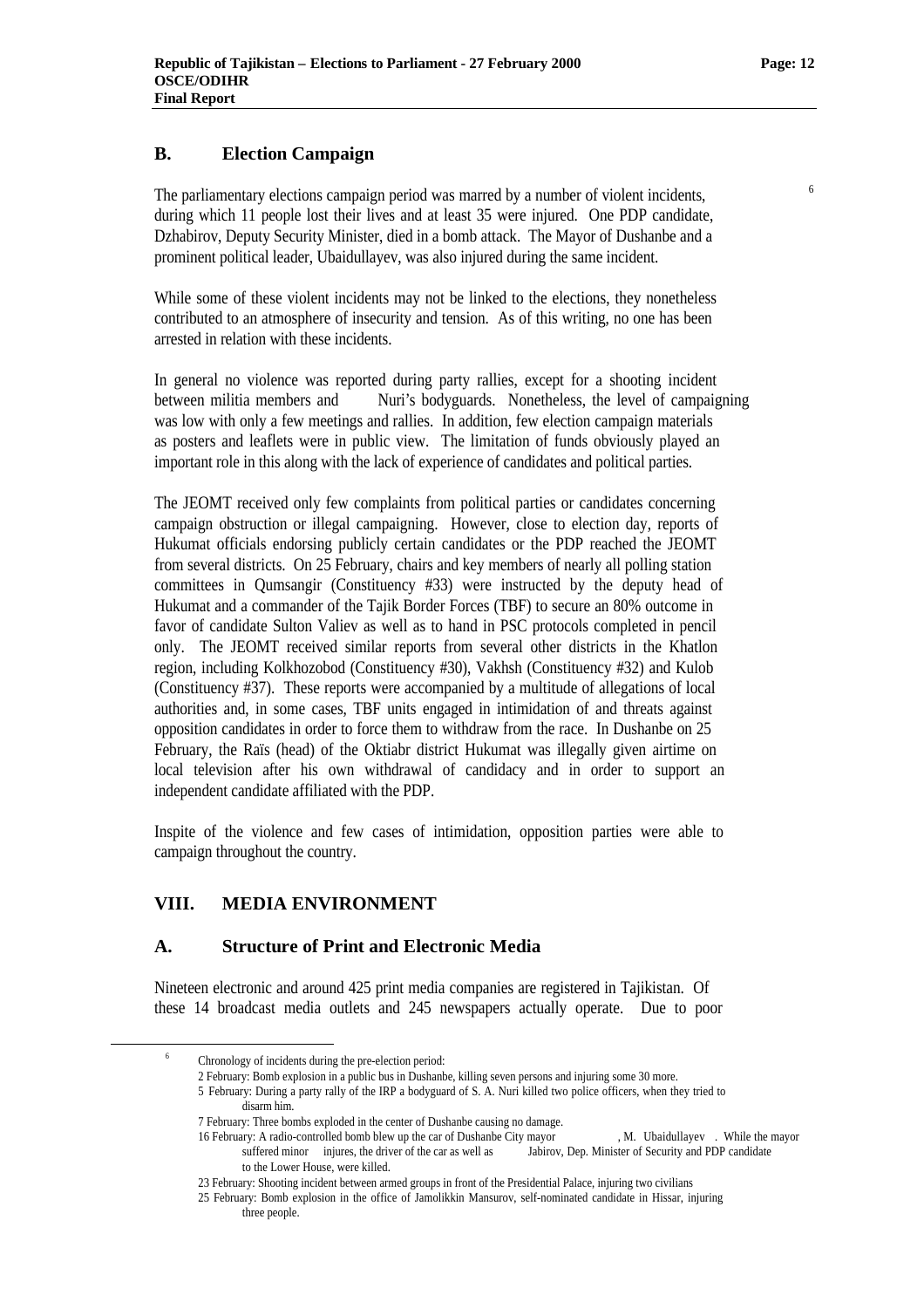economic conditions, daily newspapers do not exist in the country , they are published only once a week. As such, television is the main information source. Only the State-funded Tajik television and radio have the capacity to broadcast in almost all parts of the country. Furthermore, approximately 78% of the population regularly watch the Russian television channels ORT and RTR.

As a result, the State-owned television is the most influential source of information, with its prime time news ( Akhbor) broadcast in Tajik, Russian and Uzbek languages. No private radio stations operate in Tajikistan. Two non-governmental broadcasters, Asia Plus and Radio Nic, have been waiting for their licenses more than a year.

The JEOMT monitored the State-owed Tajik TV prime-time news and the allocation of free time to political parties and candidates, six "national" newspapers, t hree Statefunded newspapers – *Jumhuriat* (The Republic), *Sadoi Mardum* (The Voice of People) and *Narodnaia Gazeta* (The People's Newspaper), and three independent newspapers *Vechernij Dushanbe*, *Biznis i Politika* and *Asia Plus.*

## **B. Legal Framework**

Freedom of speech is guaranteed by the Tajik Constitution (Art. 30). In addition, according to the law "On Press and Mass Media", media are free in Tajikistan. Censorship of mass media is forbidden. The regulatory body, which oversees the work of media including issuance of license, is the State Committee for Radio and TV. The Head of the Committee is appointed by the President and is, at the same time, directly responsible for the Tajik State-owned television.

According to Article 12 of the election law, the CCER specifies the regulatory framework for mass media and monitors their conduct during elections. All registered political parties and candidates have an equal right to use the mass media for the election campaign and can broadcast one advertisement on television and radio free of charge. In January, the CCER issued a resolution allocating 10 minutes on television to each party and five minutes to each candidate. In addition, 15 minutes were allocated to round tables between candidates. Candidates had also the right to publish up to eight pages in State newspapers. However, the CCER resolution did not outline any procedure to allocate broadcast time, done on the basis of the order in which the requests were received.

#### **C. Political Advertisements on State-owned Television**

During the period of 16 days prior to the elections, the State-owned television devoted more than four hours and 20 minutes to political parties, candidates or their proxies to make their presentation to voters. While each party was able to broadcast at least one advertisement on television, this was not the case for all candidates. About 39% of the total time was allocated to PDP representatives. In contrast, the IRP received just over 30 minutes (14%) and the Communist Party only 13 minutes. Independent candidates competing in the single-mandate constituencies were allocated about 50 minutes (20% of the total time).

There was no indication that any of the parties or candidates were refused broadcasting. However, although all political parties expressed interest to participate in a television debate, only three representatives (DP, CPT, and Party of Justice) accepted an invitation for the first round table discussion organized at the Tajik television. The CCER then instructed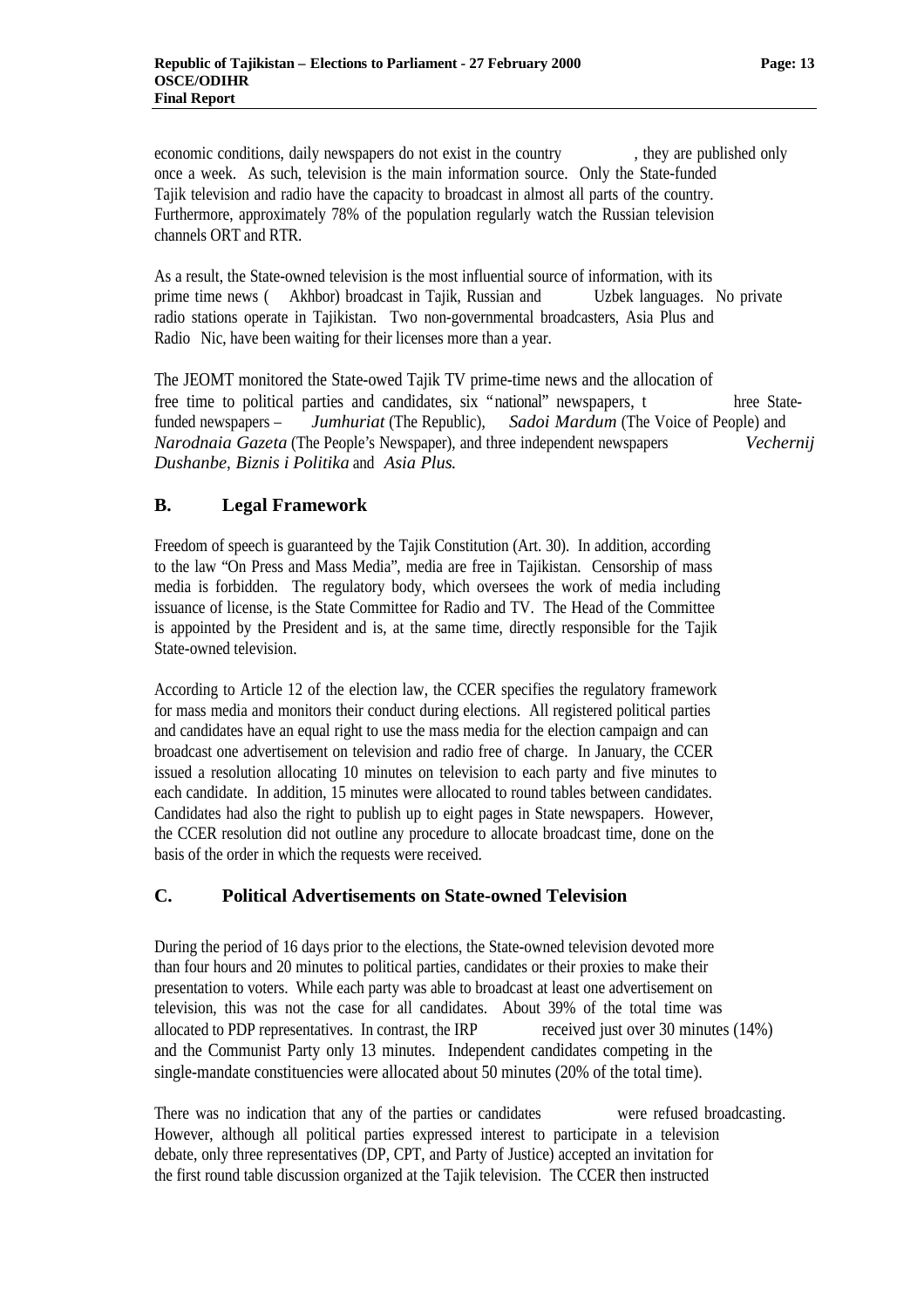State-owned television that unless all six registered political parties participate, there would be no debate. As such, political party debates did not take place on State-owned television.

#### **D. Political Advertisement on Private Television**

Neither the election law nor the CCER resolution provides guidance on the rights and duties of private broadcasters during the campaign, including paid political advertisement. Nonetheless, several private television stations covered the election campaign and offered candidates the opportunity to have one free campaign presentation during prime time. For instance, SM 1 ( Khujand), in co-operation with Internews, allocated time for television debates between candidates.

#### **E. Election Campaign on State-Owned Media**

The State-funded Tajik television failed to provide unbiased and objective information. The election campaign was hardly mentioned on prime time news. The State television dedicated less than one hour to cover the political activities (53 minutes and 3 seconds). Nonetheless, the ruling party was omnipresent and the rest of the political spectrum almost absent from news programs. The airtime was divided between covering the activities of the President (47%) and government representatives (53%). The Tajik television did not provide voters with enough information on political contenders and their platforms.

Plurality of views in the print media was also limited and, in general, newspapers supported the ruling party. O wners and editors did not dare to criticize the ruling powers, concerned that their newspapers could be closed down or denied access to statecontrolled printing houses. The State-funded newspapers *Jumhuriat* (The Republic), *Sadoi Mardum* (The Voice of People) and *Narodnaia Gazeta* (The People's Newspaper) dedicated almost 70% of space to cover activities of the President, government and PDP, ignoring the activities of other parties and political actors. Only few candidates and parties used the opportunity of free advertising in State-owned newspapers. No complaints were reported on denial of access to newspapers. However, an edition of the newspaper *Sadoi Konibadan* (owned by the local Hukumat in Konibadan), announcing the rally of Nuri, was destroyed. The private television station Anys also faced difficulties when reporting about this rally.

*Sadoi Mardum* (The Voice of People), a Tajik-language newspaper with a circulation of 12,000, was founded in 1990 reflects the views of the Parliament. The newspaper devoted 27% of its coverage to the President, about 23% to the Government, and 18% to the ruling Peoples Democratic Party. Although significant amount of space was given to independent candidates running in the single-mandate constituencies (29%), it largely ignored the whole opposition.

*Jumhurriat* (The Republic), established in 1925 as a Tajik-language paper with a circulation of approximately 10,000, reflects the views of the Government. It usually prints official information and documents from various Ministries. Almost 26% of its election news was about the President, 26% about the Government, and 10% the PDP, uniformly positive in their content. The opposition candidates received 14% coverage, divided between IRP (7%), SP (4%), Adolathoh Party of Justice (1%), DPT (1%) and CPT (1%). Independent candidates received 24%, mostly neutral or positive coverage.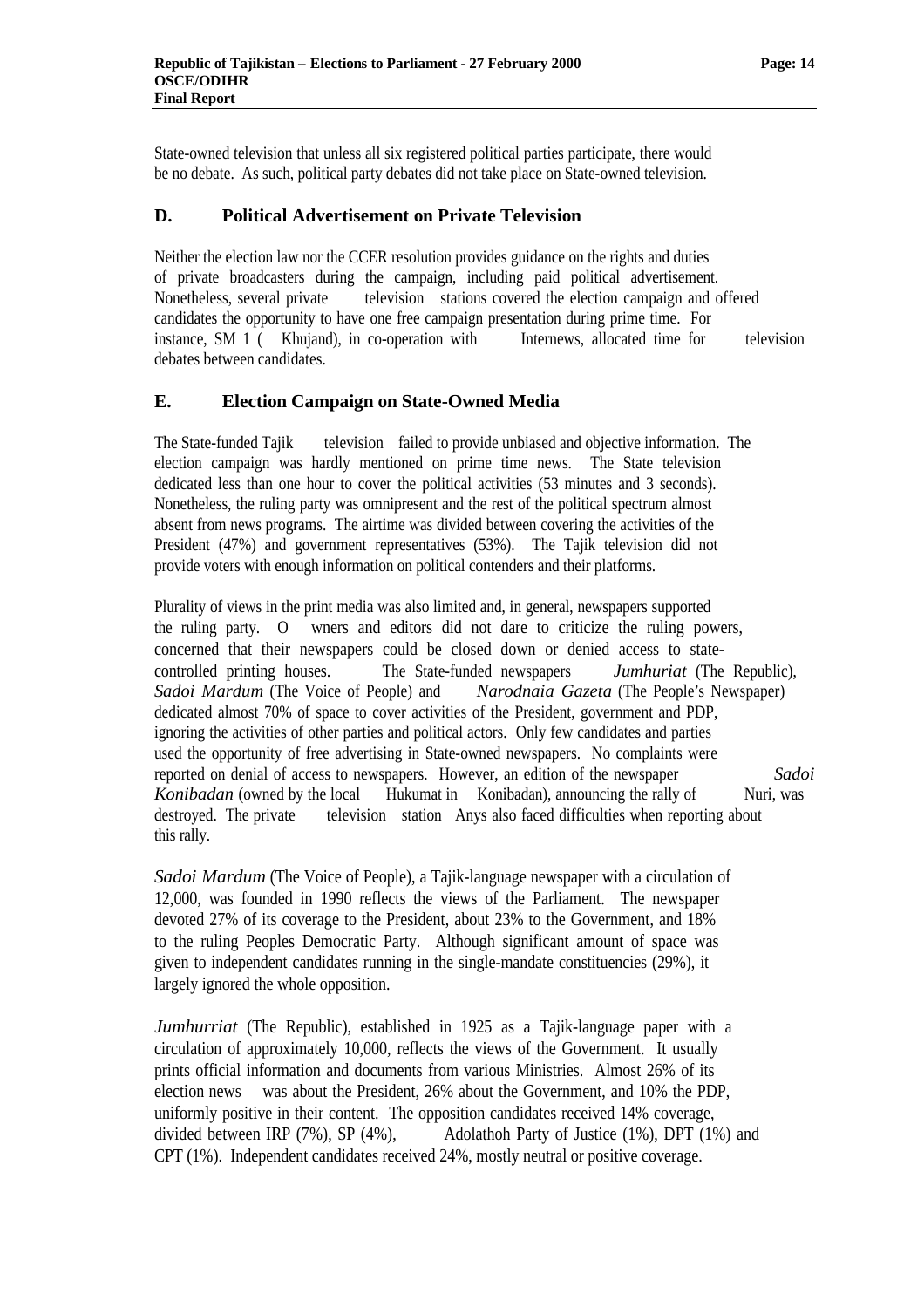*Narodnaya Gazeta* (The People`s Newspaper) is a Russian-language joint publication of the Parliament and the Government, with a circulation lower than *Sadoi Mardum* or *Jumhurriat*. The paper devoted almost half of its coverage (44%) to the President, 15% to the Government and 16% to PDP with only positive information. In contrast, opposition parties and candidates received 20% of negative coverage (mainly IRP).

## **F. Independent Newspapers**

The private press is not under a legal obligation to remain neutral during an election campaign unlike the electronic media.

*Vechernij Dushanbe*, *Biznis i Politika* and Asia Plus, the only independent newspapers with significant circulation and political coverage, were overwhelmingly pro PDP. During the monitoring period, no critical information was published about the ruling powers and more than 2/3 of the coverage was dedicated to the President's or Government's activities. Though, Asia Plus and *Vechernij Dushanbe* published the political platforms of all six registered parties. In addition, one week prior to the elections, several newspapers published the answers of the six registered political parties to six key questions regarding the elections  $<sup>7</sup>$ </sup>

*Vechernij Dushanbe* is the largest circulation newspaper distributed throughout the country, except the Pamir region. The paper openly supported the President and Government (64% of the total space).

*Biznes i Politika*, a Russian-language nationwide weekly with a circulation of around 10,000 until recently, was forced to reduce its circulation due to financial problems. The weekly supported the President and Government, devoting almost 90% of its coverage to the ruling party. Opposition parties and representatives (mainly CPT and IRP) received only negative coverage.

*Asia plus*, founded shortly before the parliamentary elections, belongs to the news agency Asia plus. As with other commercial/independent publications, it did not cross the line regarding campaign coverage. This paper backed the President and the State administration with almost 70% of positive coverage. But unlike other newspapers *, Asia plus* provided some neutral information on representatives of CPT, IRP and DPT.

## **G. Self-censorship**

 $\overline{\phantom{a}}$ 7 Self-censorship is a common feature among Tajik journalists who tend to adjust their comments to what is considered acceptable by the authorities. The authorities seem to give "friendly advice and make recommendations" on media coverage. Further, the absence of private printing companies forces the private media to print their newspapers in Statecontrolled printing houses.

## **IX. VOTER EDUCATION AND TRAINING OF ELECTION OFFICIALS**

From the start of the pre-election period in early December 1999, several international organizations were engaged in a broad range of voter education and election administration

Project funded by International Foundation for Election Systems and the United States Agency for International Development.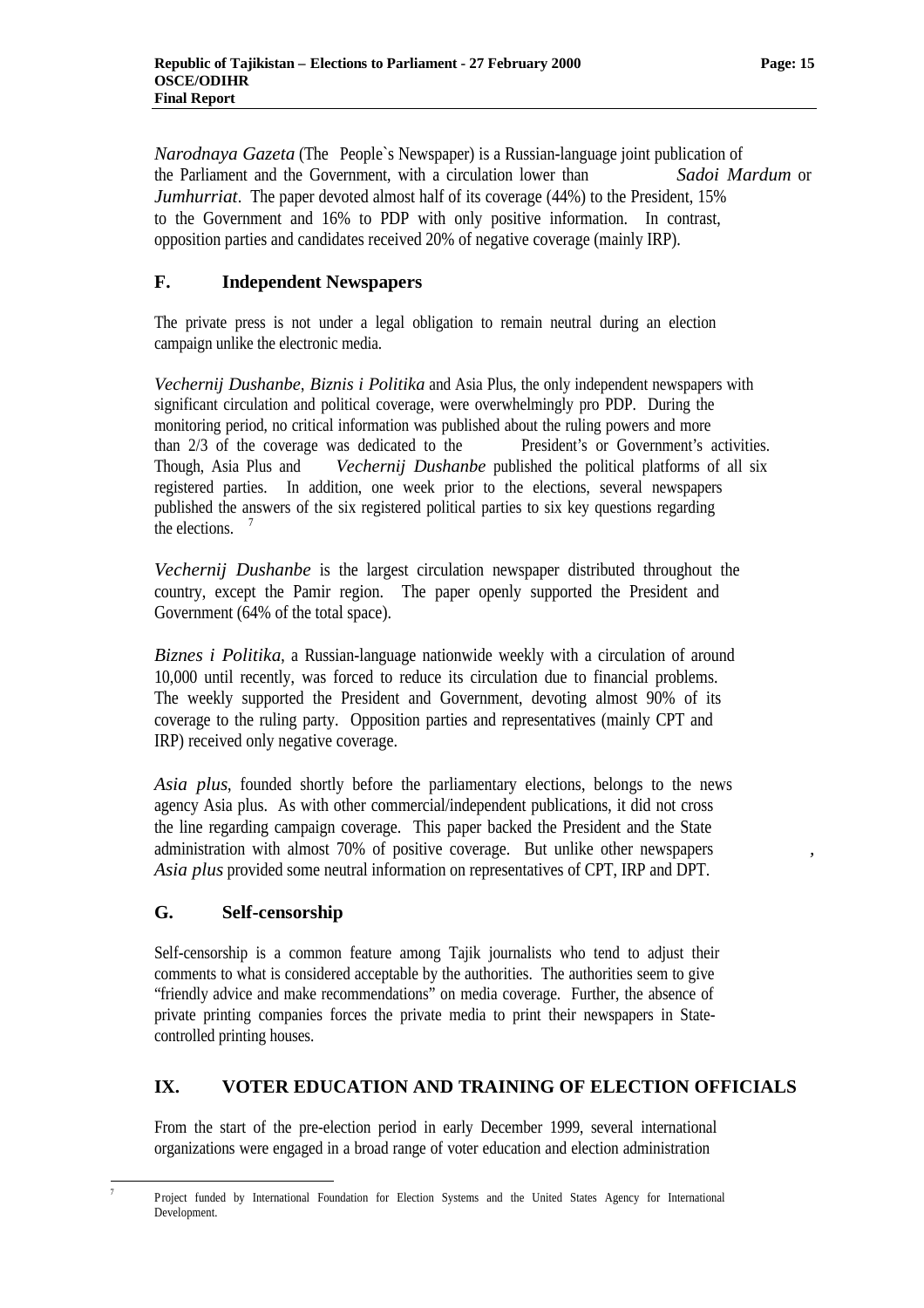training activities. The CCER initiated a limited number of voter education activities on its own, as it remained under-staffed and under-financed throughout the election period. Instead, the CCER co-operated with international organizations in joint voter education projects. In addition, election commissions at all levels held training seminars for commission members.

Tajik television broadcast a series of voter education and information programs (Election and Society, Election and Youth or Man and Law) to explain the new provisions of the election law and to inform citizens about the election process. However, on several occasions, President Rakhmonov was shown during such programs.

The main international organizations coordinated their voter education and training activities and exchanged ideas and experience during weekly Election Focal Point Meetings throughout the election period. One such coordinated activity was the informative and well-distributed IFES/UNMOT booklet "50 Questions and Answers about the election law".

#### **A. OSCE Mission to Tajikistan**

The OSCE Mission to Tajikistan focused on the participation of women in elections and conducted more than 100 voter education and democracy seminars throughout the country. In cooperation with the Open Society Institute and Internews Network, the Mission also organized three workshops for journalists from print and electronic media, highlighting the role of the media and journalists in the electoral process.

## **B. UNMOT**

The Civil Affairs Department of UNMOT launched a nationwide voter/public information seminars and workshops in the regions (partly in co-operation with the CCER), targeting actors in the electoral process, including DEC officials, Hukumat employees, journalists and police. From December 1999 to election day, UNMOT conducted more than 15 seminars of this kind as well as a series of 15 mobile voter information seminars in the southern Khatlon region. In addition, twenty 30-second spots on voter conduct during election day were broadcast on national television during the week prior to the elections. The four main messages were: no proxy voting; the need for personal identification document; the secrecy of voting; and the importance of voting as the most important democratic right.

UNMOT voter education booklets and posters issued and distributed jointly with the CCER were present in polling stations on election day.

## **C. International Foundation for Election Systems (IFES)**

IFES launched a voter education project through the mass media, distributed posters and brochures, and organized events such as political party round table discussions and seminars for domestic partisan observers. Six radio spots and five television spots were broadcast on national and regional media during the last two weeks preceding the elections. In cooperation with the CCER, IFES issued and distributed 3,000 copies of a manual on guidelines for polling station officials. The IFES manual reached polling stations during the week before the elections and was reported present and in use in nearly 80% of the polling stations visited by international observers on election day.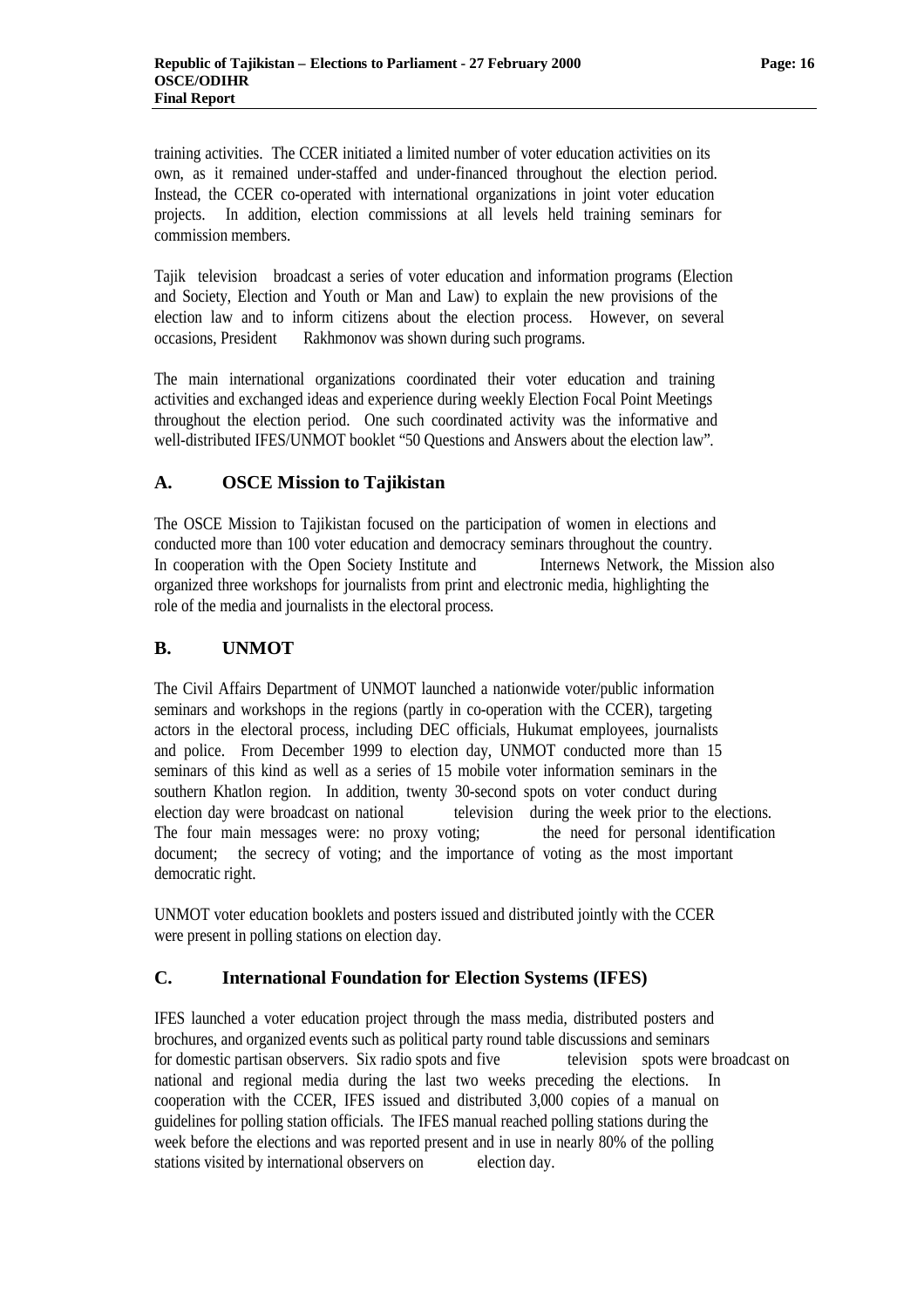## **D. United States Agency for International Development (USAID)**

USAID supported Counterpart Consortium (CC) organized seminars for public/voter education, domestic NGOs, and volunteers from local government and electoral commissions. Other CC workshops focused on the participation of women in government.

## **X. POLLING AND COUNTING**

On election day, 47 short-term international observer teams were deployed throughout Tajikistan covering 37 out of the 41 single mandate constituencies. For security and other reasons, observers were not deployed to two constituencies: Hisor (Constituency #7), Faizobod (Constituency #11). These JEOMT observers monitored the opening in 47 polling stations, the voting in 375, and the closing and the vote count in 41. As a result, the mission visited more than 15% of the total 2,761 polling stations for the parliamentary elections.

Throughout election day, the voting and vote count took place without any security incidents reported.

## **A. Voting process**

## **1. Opening Procedures**

In general, opening procedures were followed and only minor irregularities were reported. However, a disturbingly high number of PSCs (27%) were not in quorum during the sealing of ballot boxes and the opening of polling stations. A significantly high number (21.8%) of Hukumat representatives was present during the opening of polling stations, though in general they did not interfere in the work of commissions. Nonetheless, opening procedures were assessed positively.

#### **2. Voting**

Voters had unhindered access to polling stations on election day and hardly any active campaigning in and around polling stations was reported. However, the polling station layout did not always allow for proper voting, counting procedures, and easy observation (size of polling stations, power cut, etc.). As a result, the secrecy of the vote (ballots marked outside the booths) was repeatedly violated and election commission members had to perform in very difficult conditions.

Candidate or party proxies were present in 90% of polling stations visited during the poll. However, these partisan observers were very often poorly trained and did not know their rights and duties.

Hukumat staff were present in more than 75% of visited polling stations. Some even wore accreditation issued by the DECs. However, in only few instances they clearly intervened and administered the process instead of the election commissions. In addition, local dignitaries, including mayors or heads of Jamoats (local community representatives) or Kolkhozes (agricultural cooperatives) were present along with candidates themselves, in 31.4% of the polling stations visited.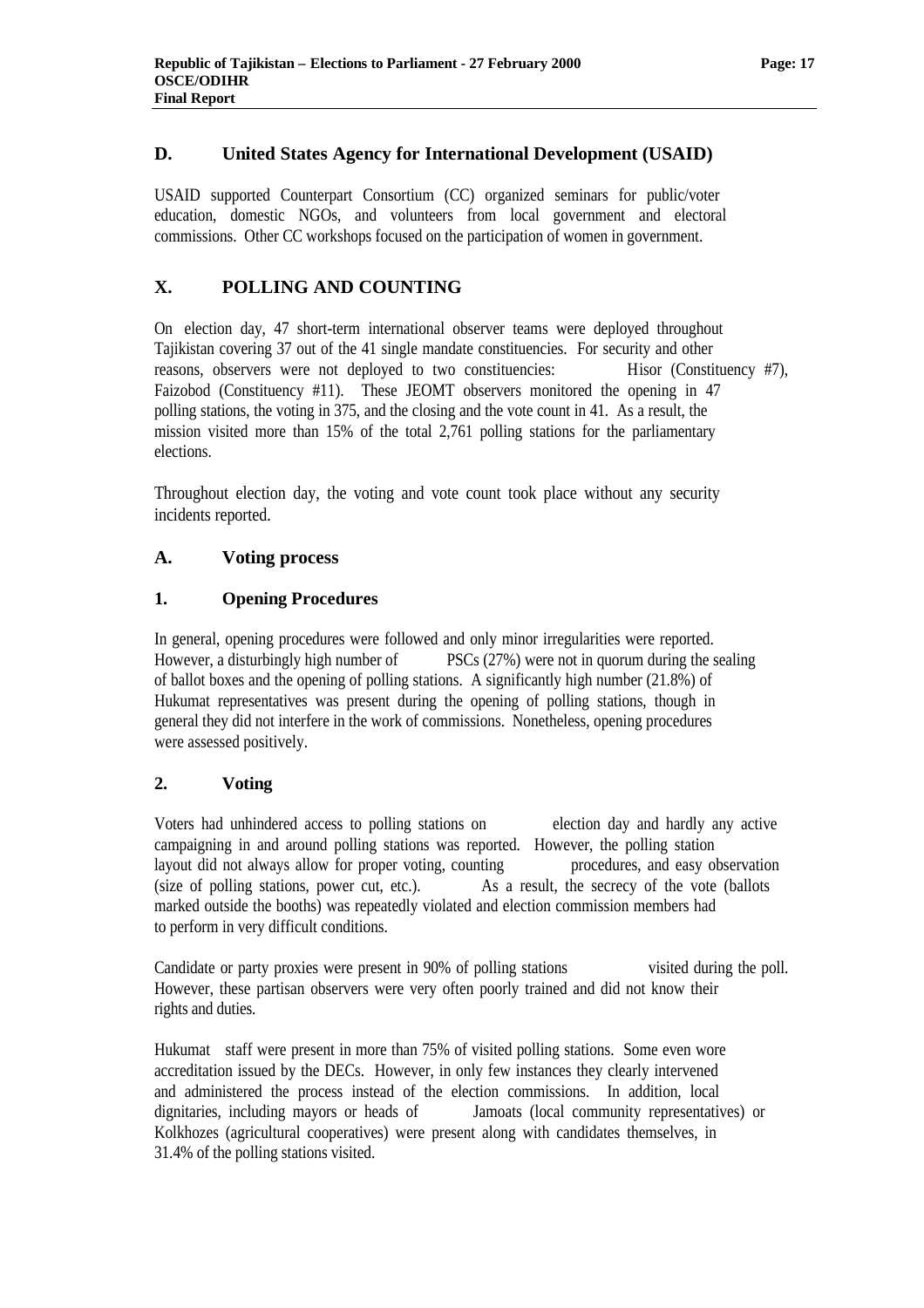The main infringement of the law during polling was a massive level of proxy voting (78%), confirmed by a multiplicity of identical signatures on voter lists. Proxy voting was also facilitated by commission members issuing more than one set of ballots per voter (43% of polling stations visited). On only a few occasions, commission members tried to prevent proxy voting. Likewise, group voting occurred frequently - in 42.8% of the polling station visited.

Open voting, recorded in 12% of polling stations visited, was caused mostly by frequent power cuts and overcrowded polling stations. In some instances, observers noted voters marking ballots not only outside the ballot booths but also outside the polling station. Group voting occurred frequently - in 42.8% of polling stations visited.

In 60% of polling sites visited, IDs were not properly verified. The invitations to vote were widely perceived and used as proper ID.

The number of ballots given to voters varied from one constituency to another due to the administrative subdivision of the country and due to the holding of local elections. In some polling stations, the numbers of ballots issued to voters was incorrect. In the military polling station No. 144 in Rohi Ohan (Constituency #3), the chairman told observers that there should be no ballot for the rayon council and for the first two hours of the poll approximately 230 voters voted without this ballot. At 8 o'clock the DEC chairman arrived with the rayon ballots which had been misplaced.

Other polling stations ran out of one of the ballots during the day and carried on issuing fewer than the required number of ballots to voters for several hours. The shortage of ballots was caused by an insufficient number of ballots issued to the commission or by the large number of voters on supplementary lists. Another explanation was the high frequency of proxy voting and an improper record of ballots kept in the polling station. As to the latter, observers in some instances reported a mismatch between the number of received ballots, the given turnout by the time of visit, and the number of unused ballots.

The use of mobile ballot boxes revealed an absence of uniform procedures. In 29% of the polling station visited, more ballots than the number of applicants were taken out with the mobile ballot box. In 17.5%, observers (including domestic) were not allowed to follow and monitor voting by mobile ballot box. Similarly, some chairmen openly stated that at the end of the poll they would make a list of voters who had not voted and visit them with the mobile ballot box. This raises serious concern regarding the misuse of the mobile boxes.

The JEOMT received substantiated complaints from all five regions of the Republic that election commissions obstructed the work of observers. In several cases, observers were denied access to polling stations located in military barracks and hospitals. In some cases, observers were expelled from polling stations during the vote, the count and the tabulation of results. The JEOMT received reports of domestic observers, expelled from polling stations shortly before the opening of ballot boxes from all four constituencies in Dushanbe as well as from several constituencies in the Leninobod and Khatlon regions. In polling station No. 65 in Oktiabr (constituency #2) in Dushanbe, the JEOMT collected evidence indicating that ballot stuffing took place after the expulsion of opposition observers. Although approximately 900 voters had cast ballots at 19:00 when the international

 $\frac{1}{8}$ 

In spite of this shortage, the turnout of the polling station 144 in DEC 3 reached 100% in all four elections.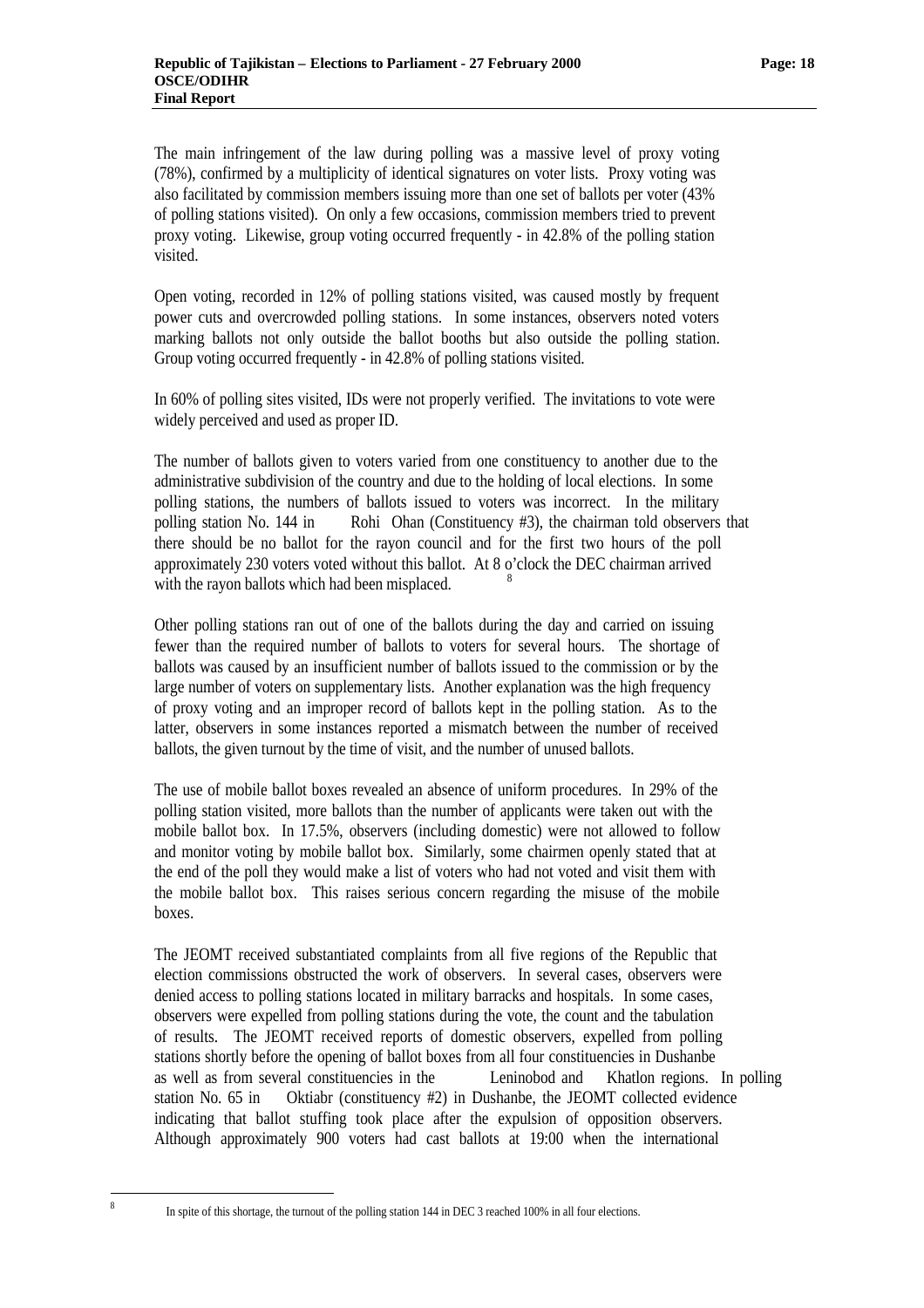observers left the polling station, the final results recorded additional 300 votes, giving a 100% turnout.

However, international observers were in general well received at polling stations. Any difficulties that international observers experienced were due to some election officials not being familiar with the CCER resolution on the status of observers. In Khojamaston (constituency #28) and Kulob (constituency #37), international observers were denied access to the DEC.

## **B. Counting Process**

The legal provisions are inadequate for a transparent and uniform vote count. In addition, PSC chairpersons and members lacked an understanding of basic counting procedures and provisions.

In most cases, the number of ballots received by the PSC were not recorded in the protocols and the number of ballots issued to voters not established prior to the opening of the ballot boxes by counting the number of signatures in the voters' lists. Control was not possible without these two figures against which the number of ballots found in the ballot box can be verified. In fact, the number of ballots issued to voters was usually assumed to be identical to the total number of ballots found in the ballot box. In some cases, this number substantially differed from the number of issued ballots and was changed to match with the number of signatures on the voter list.

Similarly, the number of voters who had voted by mobile ballot box was in general not announced prior to its opening and mixing with the content of the ordinary ballot box. Without this safeguard, the mobile box voting was subject to misuse.

In 27% of polling stations visited, election officials did not count and invalidate the unused ballots before the opening of ballot boxes. In addition, some PSC chairmen were instructed to either take the unused ballots to the DEC where these would be destroyed or to give them to neighboring polling stations.

A range of major violations of the law were witnessed during the count. Some of these appeared to be deliberate cases of fraud , some were due to lack of proper training and understanding of procedures, others due to illegal instructions issued by DECs or Hukumats.

- In 46% of polling stations visited during the count, protocols were not completed correctly;
- In 22%, indications of arbitrary results entered on protocols;
- In 12.2%, observers were not provided copies of protocols;
- In 9.8%, Hukumat or police interference in the count;
- In 7.3%, attempts to prevent observers from monitoring the count.

Nonetheless, observers assessed that the counting procedures were followed in 68.29%, and the count took place in an efficient and organized manner in 78.6%.

#### **C. Tabulation of Results**

Some DECs performed well during the tabulation of results, but in general observers assessed the process as non-transparent and subject to major violations. Though the CCER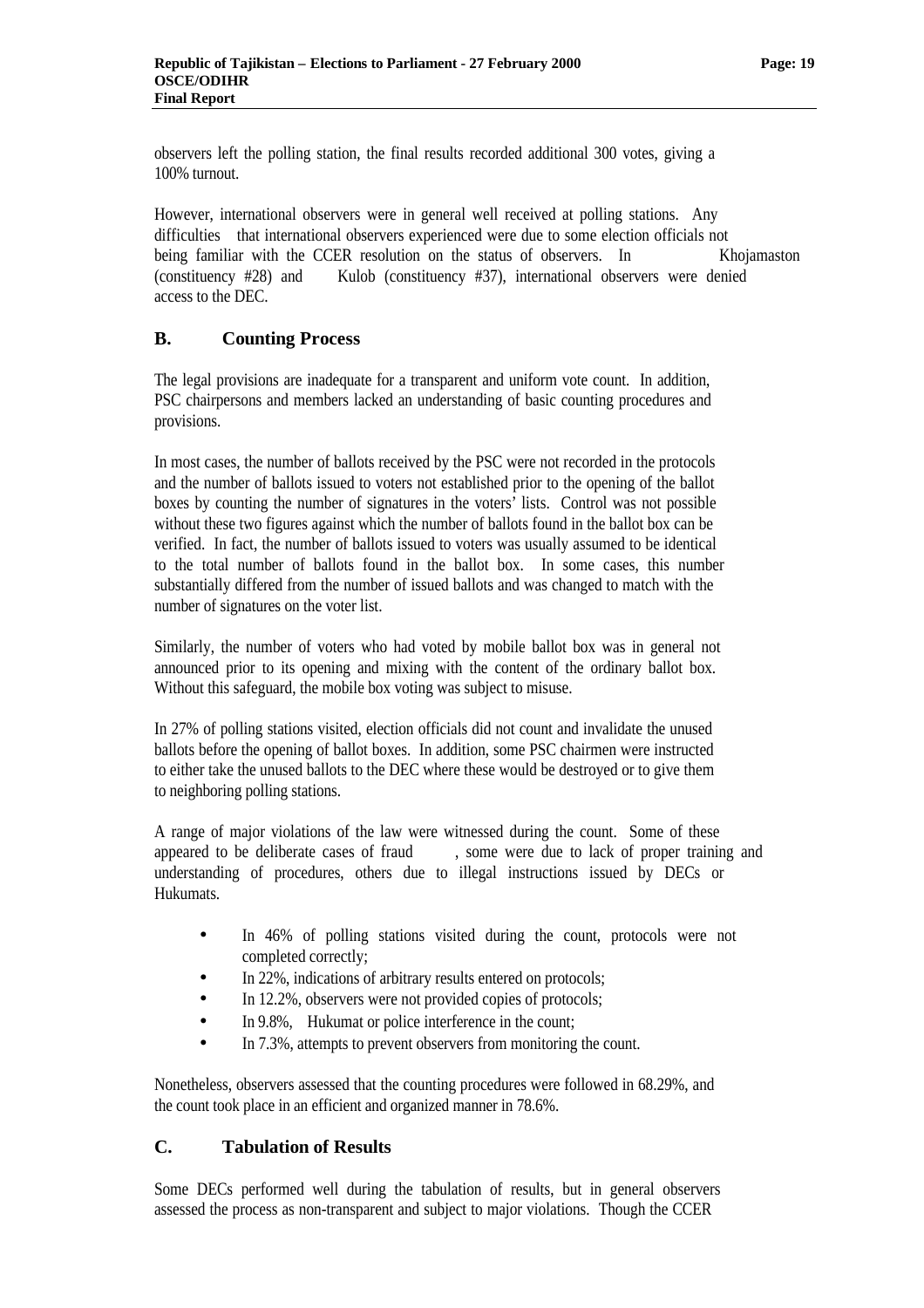never published a consolidation of polling station results, the JEOMT could compare the official DEC protocols with those collected by observers on election day. In almost 90% of the constituencies, at least one copy of polling station protocols, certified in most cases by the PSC chairman, and of DEC protocols were collected by the JEOMT.

## **1. Protocols Filled in Pencil and Interference by Local Administration**

In more than half of the constituencies where observers were present, polling station officials were instructed to deliver the protocols with the results completed in pencil. This opened the potential to change the protocols during transportation to the DECs or at the DEC<sub>s</sub>.

In some constituencies, there was no clear distinction between the election commissions and the local administration. Observers reported that election officials often had to go first to the offices of Hukumat officials or of local Jamoats before submitting the protocols to the district commissions.

#### **2. Manipulation of Invalid, Spoiled and Against-all Votes**

While party ballot protocols obtained by the JEOMT and certified by polling station chairmen show votes cast "against all", official DEC results omit the "against all" vote in the following constituencies: Markazi (Constituency #1), Rohi Ohan (Constituency #3), Ghafurov (Constituency #14), Panjakent (constituency #21), Uro-Teppa (Constituency #23), Qurghon-Teppa (Constituency #26), Kokhozobod (Constituency #30), Qabodiyon (Constituency #31) and Voseh (Constituency #39). The same was done for the invalid votes. For example, in Yovon (Constituency #29), the total number of invalid votes in the DEC protocols is smaller than the number recorded by JEOMT observers in two polling stations of the same constituency. Discrepancies were also noted between the telegram sent by the DEC to the CCER on election night and the official consolidated results issued by the CCER few days later. In Yovon again, in the DEC telegram, the number of invalid votes was 3,335 and the vote against all 1,604. However, the CCER official results tabulated only 6 invalid votes and 3 against all.

| $\sqrt{Y}$ Yovon #29 | According to the<br>election night telegram<br>to CCER | Official result according<br>to the DEC#29<br>protocol | Changes  |
|----------------------|--------------------------------------------------------|--------------------------------------------------------|----------|
| PDP                  | 18,204                                                 | 24,034                                                 | $+5,830$ |
| Invalid              | 3,335                                                  |                                                        | $-3,329$ |
| Against all          | 1,604                                                  |                                                        | $-1,601$ |

The tabulation of the single-mandate ballot was marred by the same omissions as the tabulation of the party ballot. In several districts, observers recorded a normal distribution of invalid or against all votes but the official CCER result showed zero. When compared with the JEOMT copies of PSC protocols, all certified by the signature of polling station chairpersons, inconsistencies are shown in seven constituencies (Frunze #4, PS #167; Tursunzoda #5, Qurghon-teppa #26, PSC #13; Bokhtar #27, PSC #2; Yovon #29, PSC #53; and Vakhsh #32, PSC #12 and Qabodiyon #31).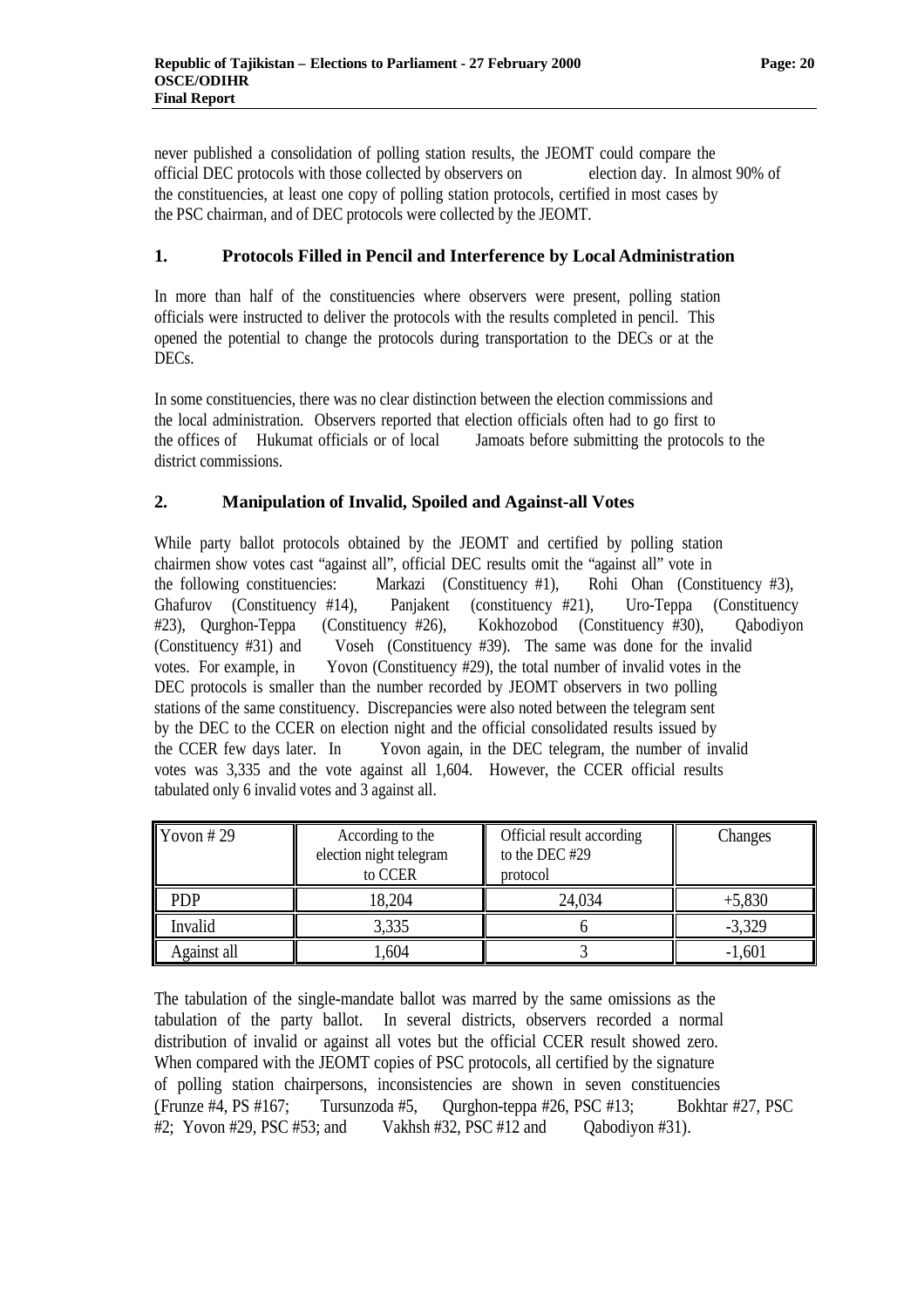## **3. Alteration of Party Results**

The JEOMT also verified the certified protocols copied by observers in polling stations against the results reported in DEC protocols. In most cases, results were correctly reported without any alterations. However in Khorog, significant changes were made in polling station protocols. In polling station No. 8, the number of votes for all political parties were reduced while the votes for PDP were increased from 491 to 2,306. These alterations were reproduced in polling station No. 9 where the PDP officially secured 1,502 votes against the earlier reported 618.

| <b>Khorog</b> | Polling station no. 8                                                        |       |                   | Polling station no. 9         |                                             |                   |  |
|---------------|------------------------------------------------------------------------------|-------|-------------------|-------------------------------|---------------------------------------------|-------------------|--|
|               | Official result,<br>Recorded<br>according to the<br>by JEOMT<br>DEC<br>in PS |       | <b>Difference</b> | Recorded<br>by JEOMT<br>in PS | Official result,<br>according to the<br>DEC | <b>Difference</b> |  |
| PoJ           | 43                                                                           | 13    | $-30$             | 39                            |                                             | $-35$             |  |
| <b>DPT</b>    | 159                                                                          | 22    | $-137$            | 190                           | 20                                          | $-170$            |  |
| <b>CPT</b>    | 821                                                                          | 221   | $-600$            | 690                           | 90                                          | $-600$            |  |
| <b>IRP</b>    | 144                                                                          | 14    | $-130$            | 72                            |                                             | $-70$             |  |
| SP            | 25                                                                           | 15    | $-10$             | 19                            |                                             | 15                |  |
| <b>PDP</b>    | 491                                                                          | 2,306 | $+1,815$          | 618                           | 1,502                                       | $+884$            |  |

These figures confirm the illegal manipulation of figures at the DEC level. In addition, photocopies of ballot papers with a slightly different format were found in Badakhshon region. They were pre-marked for the PDP with a cross and had an official stanp from the GBAO Hukumat. These ballot papers slightly differed in size and design. In addition, the text on the ballot was different.

A telegram, sent to the CCER by the DEC No. 23 of Uro-Teppa, certifies that the DEC tabulated results of polling stations differ from the results delivered by the Leninobod Oblast Hukumat. This telegram is another evidence of manipulation. The PDP is credited with 33,656 votes by the CCER instead of 9,656 reported on the DEC telegram ; the Communist Party lost 15,000 votes (from 35,563 to 20,563), and the IRP 7,000 (from 8,375 to 1,375). The alterations apparently occurred during the reporting of the results.

.<br>9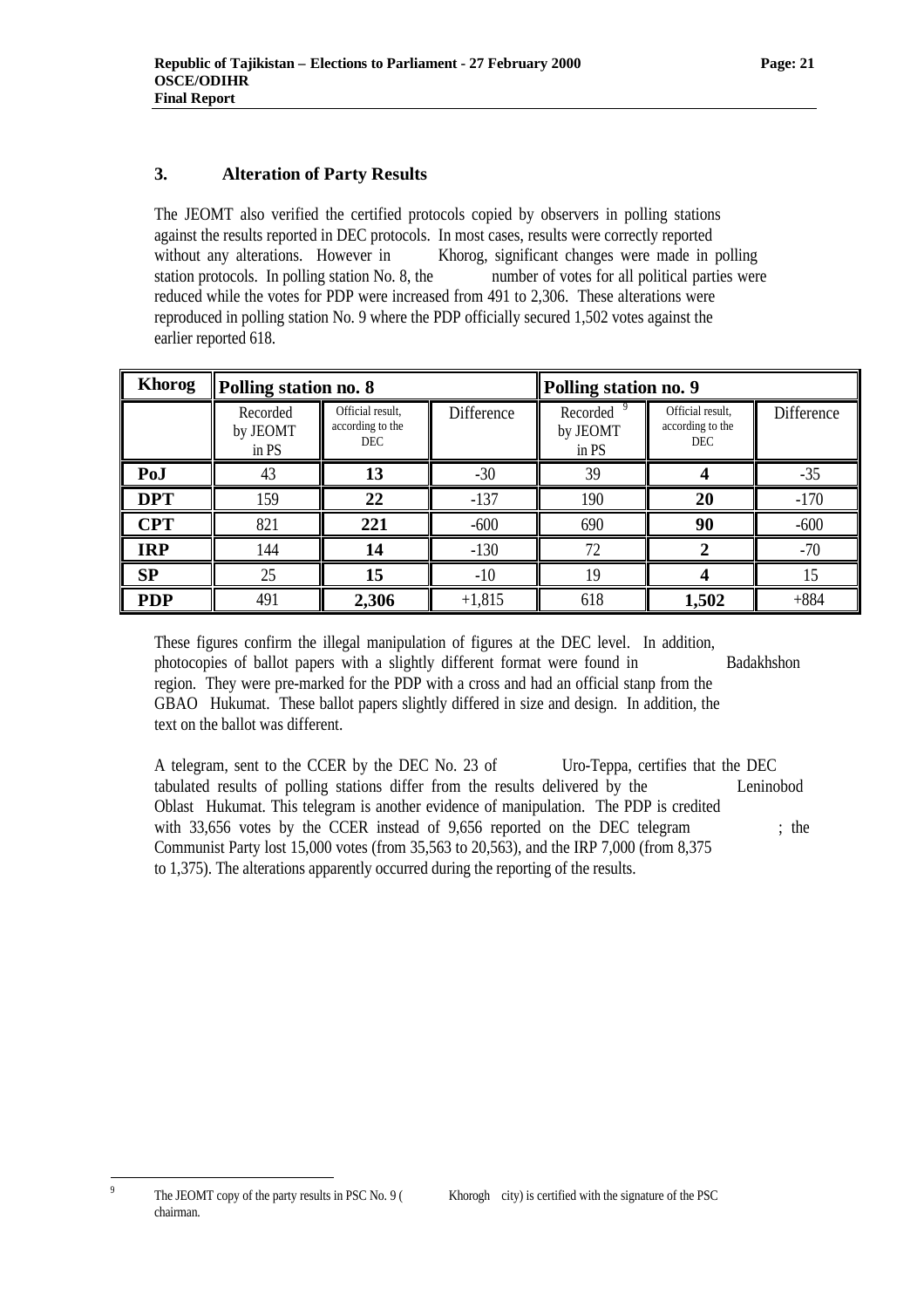| Party                 | According to the<br>telegram from DEC #23 | <b>Official result</b><br>reported by the<br><b>CCER</b> | <b>Change</b><br>S |
|-----------------------|-------------------------------------------|----------------------------------------------------------|--------------------|
| No. of voters         | 74,199                                    | 74,199                                                   | 0                  |
| No. of ballots issued | 68,662                                    | 68,662                                                   |                    |
| PoJ                   | 9,601                                     | 9,601                                                    | $\left( \right)$   |
| <b>DPT</b>            | 1,610                                     | 1,610                                                    |                    |
| <b>CPT</b>            | 35,563                                    | 20,563                                                   | $-15,000$          |
| <b>IRP</b>            | 8,375                                     | 1,375                                                    | $-7,000$           |
| SP                    | 1,041                                     | 1,041                                                    |                    |
| <b>PDP</b>            | 9,656                                     | 33,656                                                   | $+24,000$          |
| <b>Against all</b>    | N/A                                       |                                                          |                    |
| <b>Invalid</b>        | N/A                                       | 816                                                      |                    |

Finally, in Voseh (constituency # 39) and according to the final results announced by the CCER, votes were almost evenly distributed among the Communist party and the PDP and no invalid or against all votes were reported, which is statistically very dubious.

While the scale of manipulation of results is impossible to calculate, nonetheless a pattern emerges:

- the results were tampered with at all commission levels PSC, DEC and CCER; and
- all manipulations verified by the JEOMT seem to benefit the ruling party (PDP).

## **D. Run-off Elections, 12 March 2000**

The election on 27 February produced a winner in 27 out of 41 single-mandate constituencies. The CCER declared elections invalid in three constituencies, Khojamaston (Constituency #28), Khorog ( Constituency #41) and Kofarnihon ( Constituency #10). Repeat elections in these constituencies were scheduled for 23 April. In (constituency #28), the winner was de-registered by the DEC on the initiative of the Prosecutor General, while in constituency #10 major irregularities led to the invalidation of the results. The DEC protocols of both constituencies displayed obvious arithmetical errors.

On 12 March, run-off elections were held in 12 single-mandate constituencies. Three candidates withdrew from the race and one was de-registered before the run-off election day. Undue pressure exerted by representatives of local authorities was reported in three of these cases. In addition, the opposition complained about undue influence on local officials and voters between the two rounds. The arbitrary replacement of commission officials also raised concerns even though this possibility is stipulated in the law.

The observation of the second round confirmed the first-round patterns relating to proxy voting, lack of ID verification, presence of unauthorized personnel inside polling stations and improperly filled protocols. A new irregularity was the early closing of polling sites after all voters had voted. The count started before all polling stations had closed.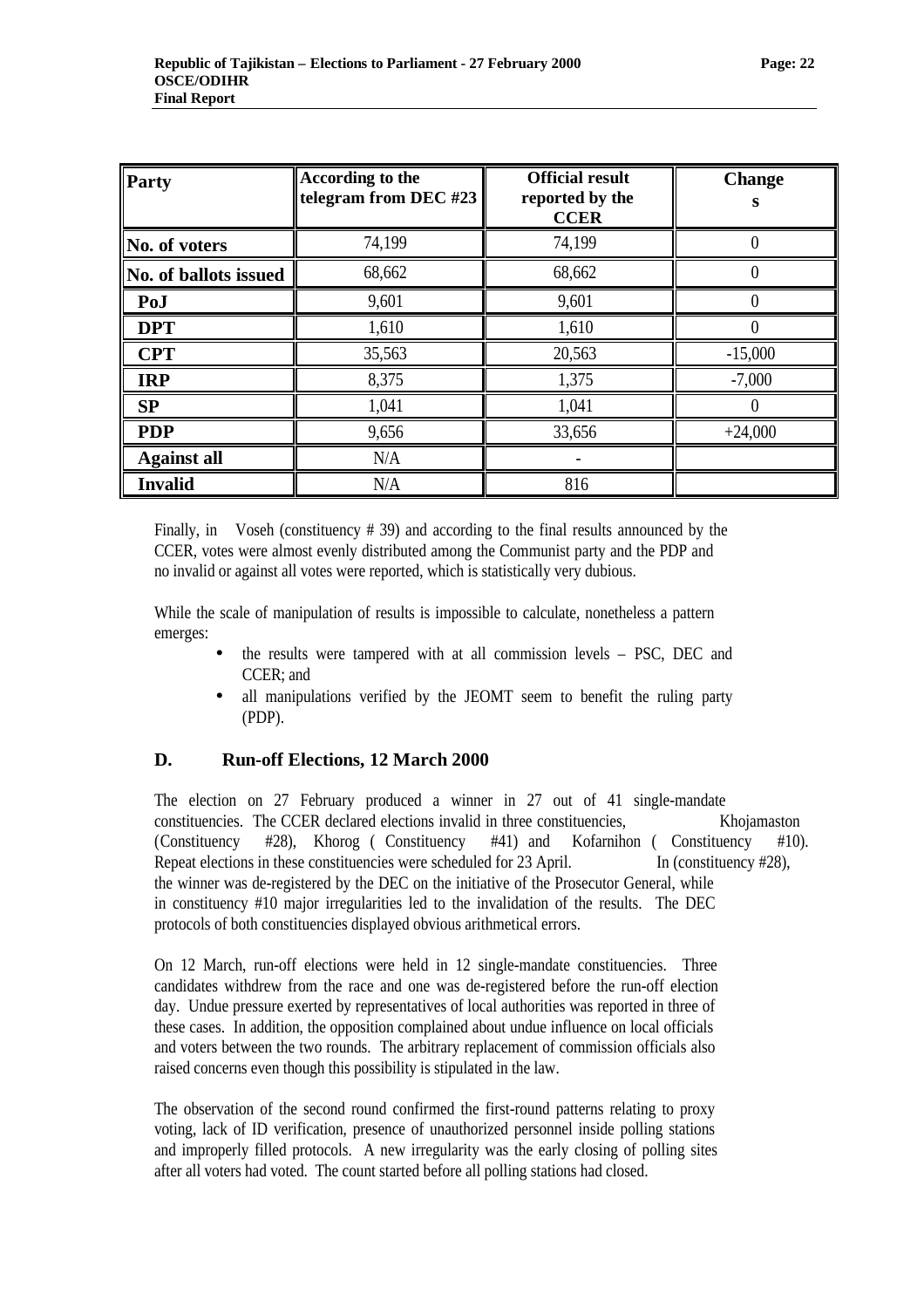## **E. Election to the National Assembly (Majisli Milli)**

On 23 March, indirect elections for the National Assembly were held in five constituencies, which encompass all five regions – Mountainous Badakhshon, Khatlon and Leninobod oblasts (provinces), Dushanbe City and districts of the republican subordination.

The local Assemblies of People's Deputies nominated candidates during sessions held on 11 – 14 March. In all regions, five candidates were nominated, corresponding to the number of deputies to be elected in each region. The Members of the National Assembly were elected at the joint sessions of all local assemblies of each region through secret voting. Thus, political competition did not exist. Out of 25 elected Members of the National Assembly, 20 are members of the PDP, and 19 are heads of regional, district and city Hukumats **.** In accordance with the law, on March 20, President E. Rakhmonov appointed eight Members of the Majlisi Milli, most of whom are linked to the Hukumats, and two represent the economic sector. The Prosecutor General was also nominated.

The composition of the Majisli Milli further strengthened the position of the PDP and the President in the Parliament.

## **XI. FINAL RESULTS**

## **A. Results Based on Party Lists (Single-Republican Constitutency)**

The official results of the party list vote was published in the organ of the Majlisi Oli, *Sadoi Mardun* on 8 March 2000. The results were not published with constituency or regional details, nor with any information on the number of invalid votes. The results published were as follows:

| Party<br>number | Name of party   | <b>Number of votes</b> | Percentage | <b>Seats</b> |
|-----------------|-----------------|------------------------|------------|--------------|
|                 | Adolathoh (PoJ) | 35,414                 | 1.32       |              |
|                 | <b>DPT</b>      | 94,963                 | 3.54       |              |
|                 | <b>CPT</b>      | 547,076                | 20.39      |              |
|                 | <b>IRP</b>      | 196,105                | 7.31       | റ            |
|                 | <b>SP</b>       | 37,728                 | 1.22       |              |
|                 | <b>PDP</b>      | 1,741,540              | 64.91      | 15           |
|                 | Against all     | 22,322                 | 0.83       |              |
|                 | <b>TOTAL</b>    |                        |            | 22           |

Thus, 2,683,010 voters or 93.36% of the electorate took part in the elections and three parties passed the 5% threshold – the CPT, the IRP and the PDP.

The published results are based on a detailed transcipt from the DEC protocols, a copy of which was given to the JEOMT by the CCER a week after the elections. The trancript has several errors, deriving partly from basic errors in the official DEC protocols, and partly from simple miscalculations during the tabulation at the CCER. All findings outlined below have been brought to the attention of the CCER.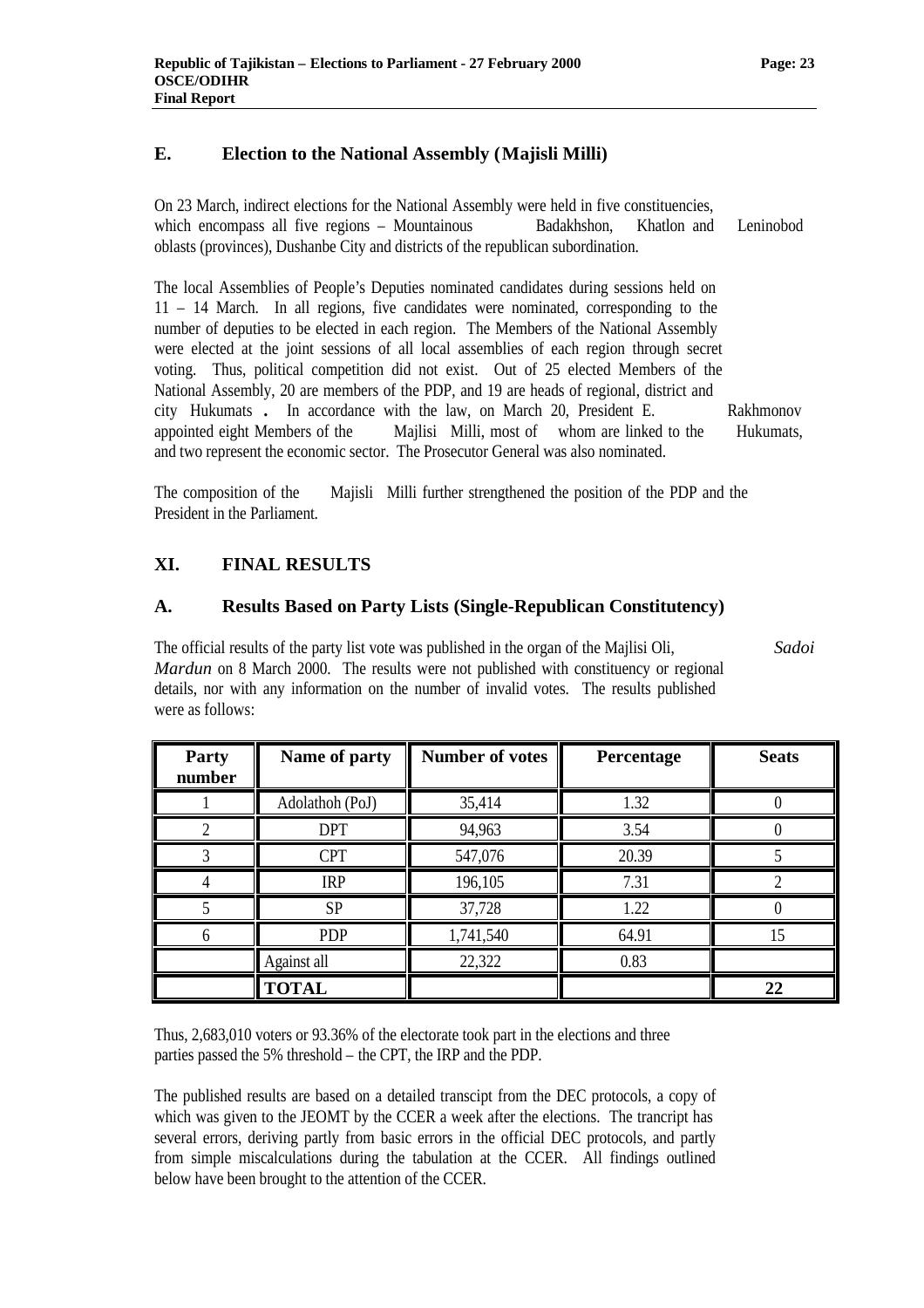The official results from Kofarnihon ( Constituency #10) and Khojamaston ( Constituency #28) show both in the original protocols and in the CCER tabulation a higher number of total ballots found in the ballot boxes than the number of ballots issued to voters (respectively 338 and 2,558 ballots more). Elections in both constituencies were later declared invalid.

The CCER mistakenly recorded the number of votes for the IRP in Mastchoh (Constituency #18) as 12,070. When the JEOMT checked the original protocols, the figure given in letters showed two thousand and seventy  $-2.070$ . This additional 10,000 votes attributed to the IRP was not corrected before the official results were published (IRP should be down from 7.28% to 6.83%).

The CCER recorded the subtotal of votes for the PDP in the Leninobod oblast as 548,382, 44,209 more than can be established from the DEC protocols (504,173). Since the final result of the PDP vote was established by adding the subtotals per region, the error was repeated in the total sum. Instead of 64.91%, the PDP should have been credited for around 63.35%.

#### **B. Single-Mandate Constituency Results**

For the 41 single-mandate constituencies, 27 deputies were elected in the first round. A second round was necessary in 11 constituencies and elections were declared invalid in three other constituencies. In Khojamaston, repeat elections were conducted on 23 April where the only candidate (PDP) won 90% of the votes. No date has been set yet for the two remaining constituencies (Khorog and Kofarnihon).

According to the CCER, out of the 39 elected Members of Parliament, 21 belong to the Peoples Democratic Party, eight to the Communist Party and 10 are non-affiliated.

Thus, the results from the single-mandate and party list elections give an absolute majority to the PDP with 36 deputies, 13 seats to the CPT, and two to the IRP.

#### **XII. RECOMMENDATIONS**

The OSCE/ODIHR stands ready to continue cooperation with the Parliament, the Government and other relevant authorities of Tajikistan with a view to addressing the concerns and recommendations contained in this report. A variety of measures will be necessary in order to establish confidence in the electoral process in Tajikistan.

#### **A. General**

• Article 28 of the election law stipulating that only a person with "higher education" can be elected to the two chambers of Parliament contradicts article 7.5 of the Copenhagen document according to which "participating states will respect the right of citizens to seek political [… ] office [… ] without discrimination". This provision introduces discrimination and therefore should be abolished.

## **B. Election Administration**

• The appointment of the Central Commission on Election and Referenda as well as of election commissions at lower levels does not provide sufficient guarantees for their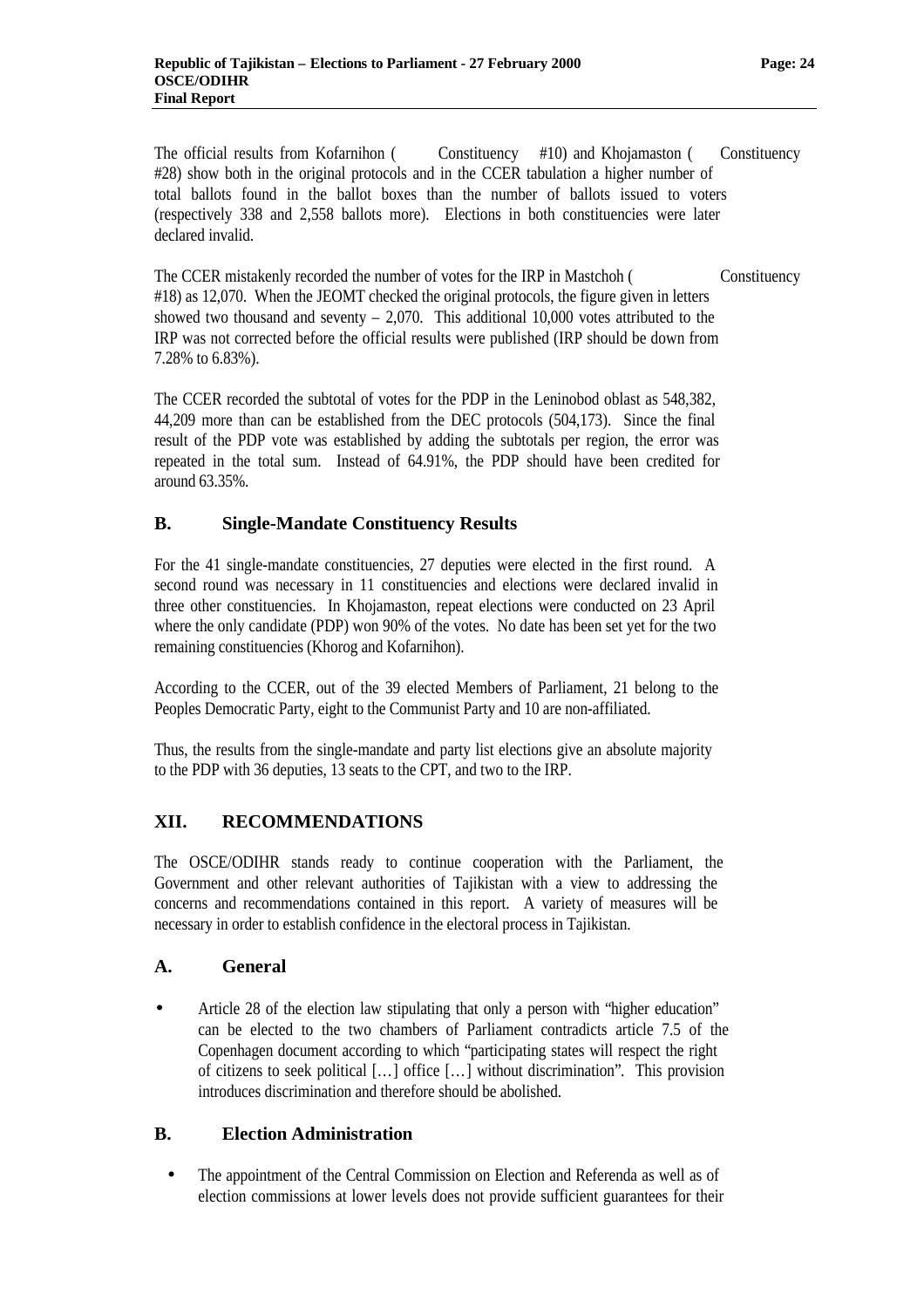independence and neutrality. All political parties must be represented in all election commissions and the law should reflect this requirement. Alternatively, independent and professional personnel could be appointed to conduct the elections in an unbiased manner.

- In order to avoid any conflict of interest, an individual's membership in an election commission should be terminated if he or she is nominated as a candidate. The provision should likewise exclude candidates for local elections from membership on election commissions.
- The tasks of election commissions, central State organs, and local administration in the election process should be defined clearly. In addition, sanctions should be established in case of undue interference with the election process.

## **C. Registration of Voters and Candidates**

- Article 35 of law should be reviewed and clarified as to avoid arbitrary decisions during the signature verification for the registration of candidates. The registration should not depend on a sampling of invalid signatures, but on the number of valid signatures submitted and verified in a transparent and uniform manner. Alternatively, candidates could be required to pay a deposit, reimbursable upon a minimum of support gained during the elections. This deposit would allow the elimination of frivolous candidates.
- Voter lists should be reviewed and mechanisms put in place in order to limit double registrations and curb the possibility to vote more than once.
- A deadline in advance of election day must be established for the withdrawal of candidacies. For instance, the printing of ballot papers could be an appropriate deadline.

## **D. Election Campaign**

- In principle, the provision according to which the CCER provides all parties and candidates with equal financial resources for campaigning has positive aspects. However, the permissible level of campaign funds should be raised to an acceptable level for conducting a sound political campaign.
- Article 9 of the election law should be amended in order to permit political parties and candidates to use their own funds for campaigning. However, full transparency of the origins of the funds should be guaranteed so that the authorities can verify that the funds do not derive from criminal activities. Candidate resources should be subject to proper and transparent accounting procedures and appropriate restrictions on donations. Mechanism of control and sanctions should also be established for candidates who overspend.
- The provisions on access to media (Art. 39) as well as the resolution of the CCER on this issue are unclear and incomplete. The allocated time to political parties is insufficient and should be augmented.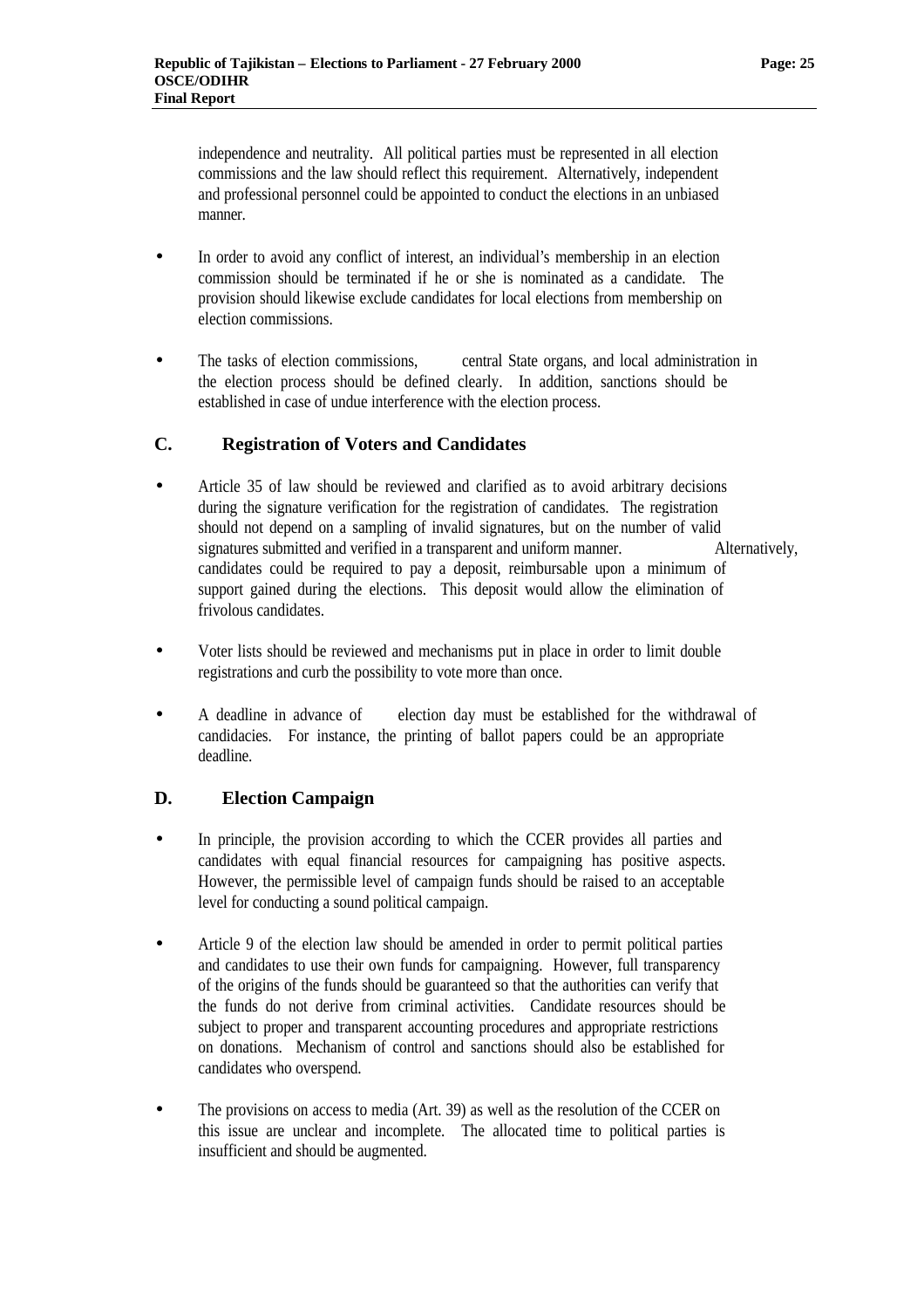- The order of appearance on free broadcasts should be drawn by lot so as to guarantee equality between all candidates.
- The role, rights and obligations of private broadcasters should be clarified during an election campaign. Provisions should be made for media outlets to offer paid political advertisement to candidates or political parties.
- The State media must show complete impartiality in their coverage of the campaign; they must refrain from campaigning for or against any party or candidate.

## **E. Voting Process**

- The system of crossing names on ballot papers should be replaced by a checkmark against the name of the candidate chosen. This would lower the number of spoiled ballots and speed the process.
- The massive level of proxy voting and improper ID verification must be addressed through a voter education program.
- Security measures for sensitive election materials should be strengthened. The printing and distribution of ballots to the DECs must be centralized by the CCER for all elections.
- A proper record of the total number of ballots issued to PSCs should be kept not only at the DEC but also at the PSC. The number of received ballots must be counted and checked against this record prior to the opening of the polling station and entered into the protocol.
- Provisions concerning early and mobile box voting must be improved in order to increase transparency. The process by which the mobile ballot box is used should be closely regulated. The CCER must take actions to prevent the mobile ballot box from being used to harvest votes. The CCER should and to secure uniform and transparent procedures for the sealing and use of the mobile ballot box. Certain restrictions should apply in the use of the mobile box. Observers should enjoy the right to follow the mobile ballot box.
- Provision should be made for non-partisan domestic observers. They should enjoy the same rights and obligations as partisan domestic and international observers. Furthermore, observers should be able to freely monitor the entire polling day and sanctions should be foreseen in case of interference with the work of observers.
- The presence of unauthorized personnel, in particular representatives of local authorities, in polling and counting premises should be strictly prohibited.

#### **F. Counting, Tabulation, Publication of Results**

The election law does not provide sufficient provision to guarantee the accuracy and transparency of the counting, the tabulation and publication of results.

• Counting : all observers, present in a given polling station, must be allowed to monitor the count. Polling station commission members should announce how each ballot is marked so as to facilitate the observation of the count.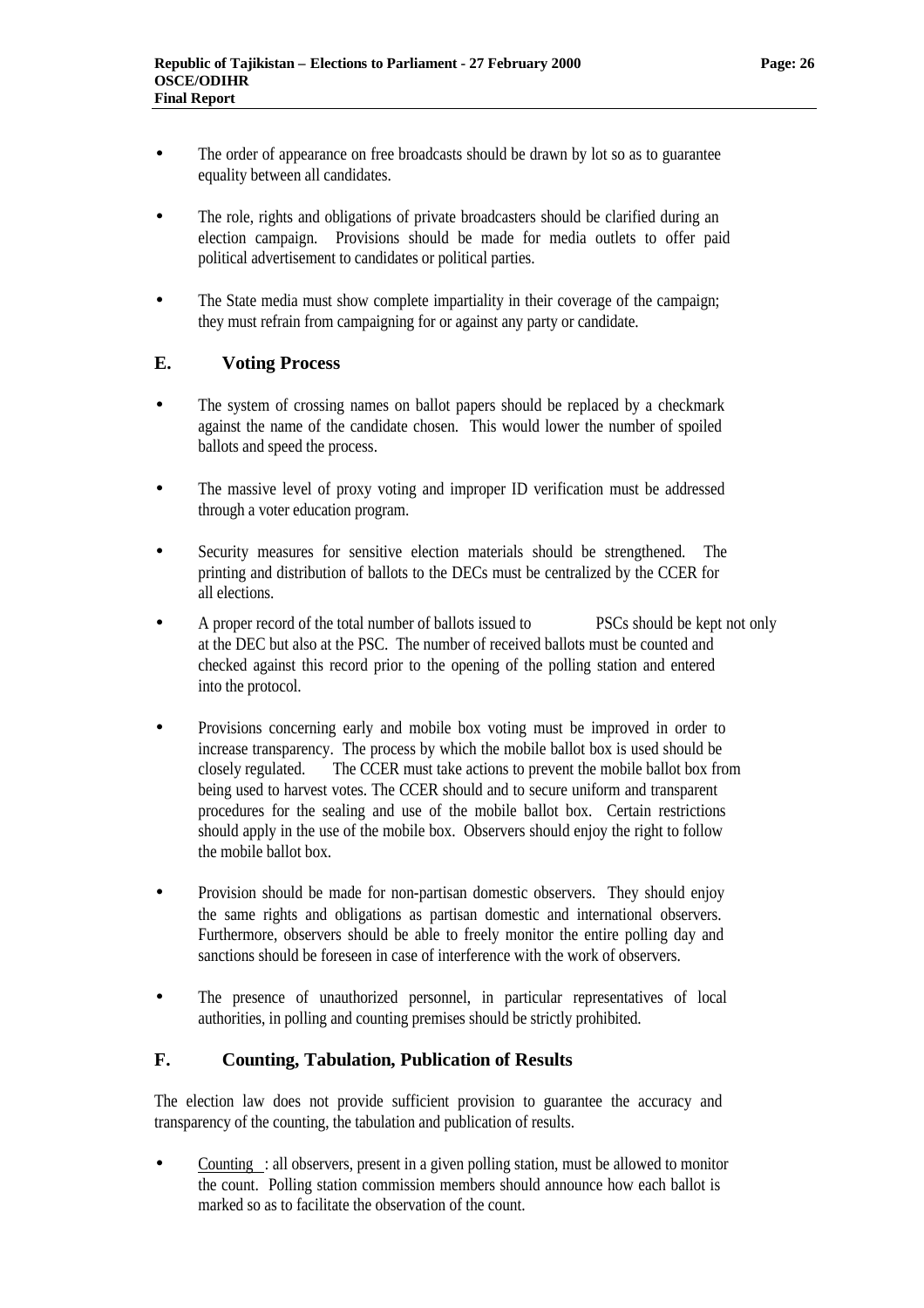- The signature of voters on the voter list must be counted before opening the ballot box. The simultaneous count of multiple votes must be prohibited.
- The total number of ballots found in the ballot box should be systematically checked against the number of ballots issued to a polling station and recorded in the protocol. In addition, the total number of ballots contained in the mobile box should be counted separately and checked against the list of voters who had asked for the mobile box.
- Ballot papers could be distributed in stacks of 100 with counterfoils. This measure will make the duplication of ballots difficult and render the vote count easier, quicker and more accurate. It will also facilitate the checking procedures: the number of issued ballots against the number found in the ballot box.
- Protocols : Protocols must be completed and signed in pen. Polling station commissions must produce as many signed copies of the protocol as observers request. Polling commissions should be compelled to give a signed protocol to each observer.
- Tabulation of results : a majority of district commission members should be present during the tabulation of results and remain in session until the completion of the reporting process. The location where the DEC tabulates the results should be publicly announced and proper arrangements for observer access and conduct of their duties made well in advance.
- Transfer of protocols : the transfer of results from polling stations to the DEC and from the DECs to the CCER must be improved and any contact with regional and local administration must be prohibited.
- Publication of results : the CCER should publish the consolidated results of the voting per polling station and per district giving all necessary details for a fully transparent election. This will allow observers to verify the results against protocols obtained in polling stations. Likewise, polling station results should be displayed at each polling station immediately after the completion of the count and published in local newspapers to enhance confidence in the process. The CCER should be obliged to publish the results of all polling stations in a countrywide newspaper by a fixed deadline.

## **G. Post-election Period**

- Repeat elections : election commission members must not be replaced for the second round or for a repeat election unless they have breached the law. Likewise, candidates in the main election must not be prevented from running in repeat elections. For both election commission members and candidates, the law should clearly define the circumstances under which they are not allowed to participate in second rounds and repeat elections.
- The complaint procedure must be improved to enhance transparency. All complaints should be documented, filed and addressed according to the law. The outcome of complaints must be notified, in writing, to the complainants. The complainant must be informed about the possibility to appeal the decision.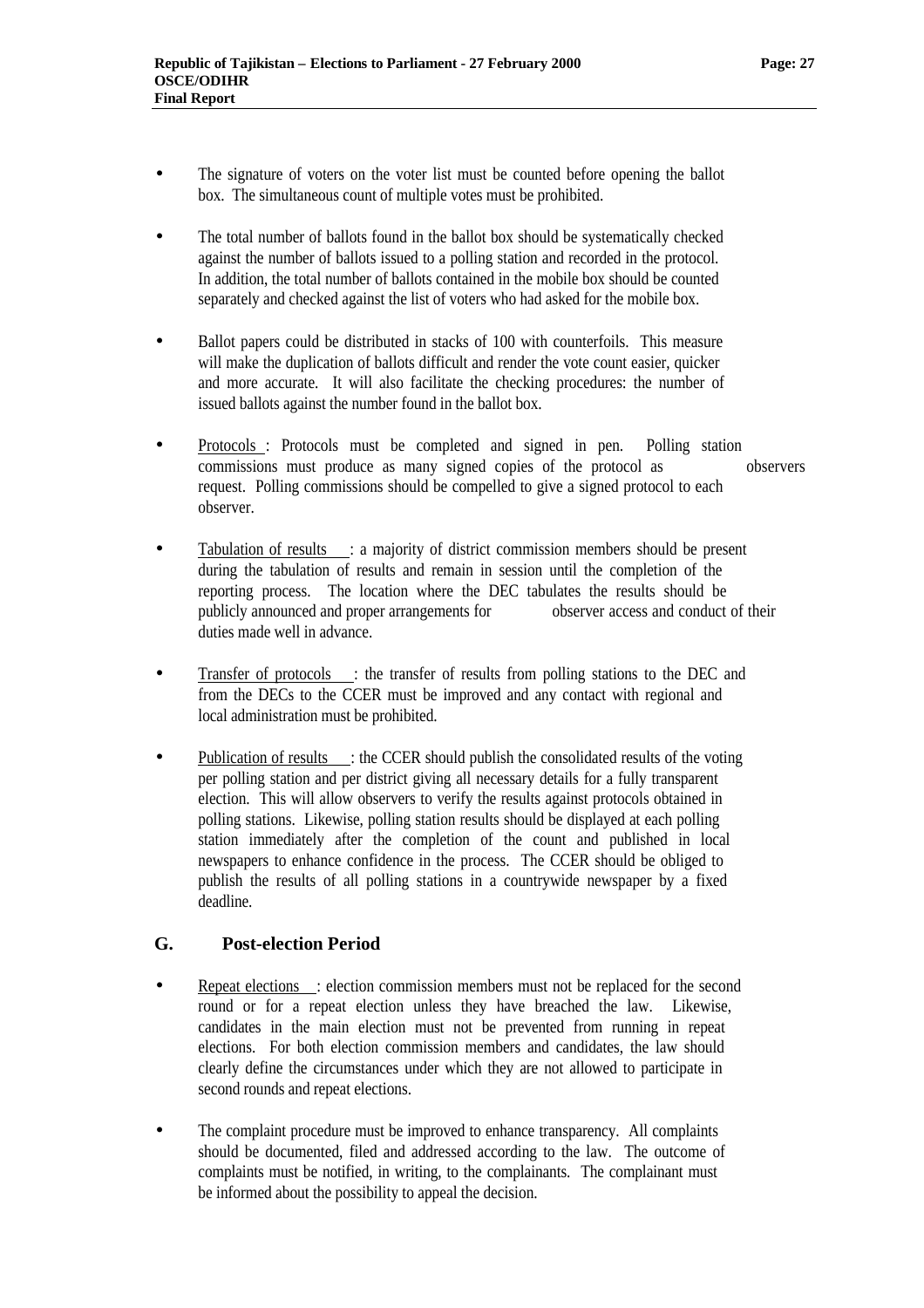• Violators of the election law must be prosecuted in accordance with the law.

These recommendations must be considered in conjunction with the OSCE/ODIHR comments and recommendations submitted to the authorities of Tajikistan in early December 1999.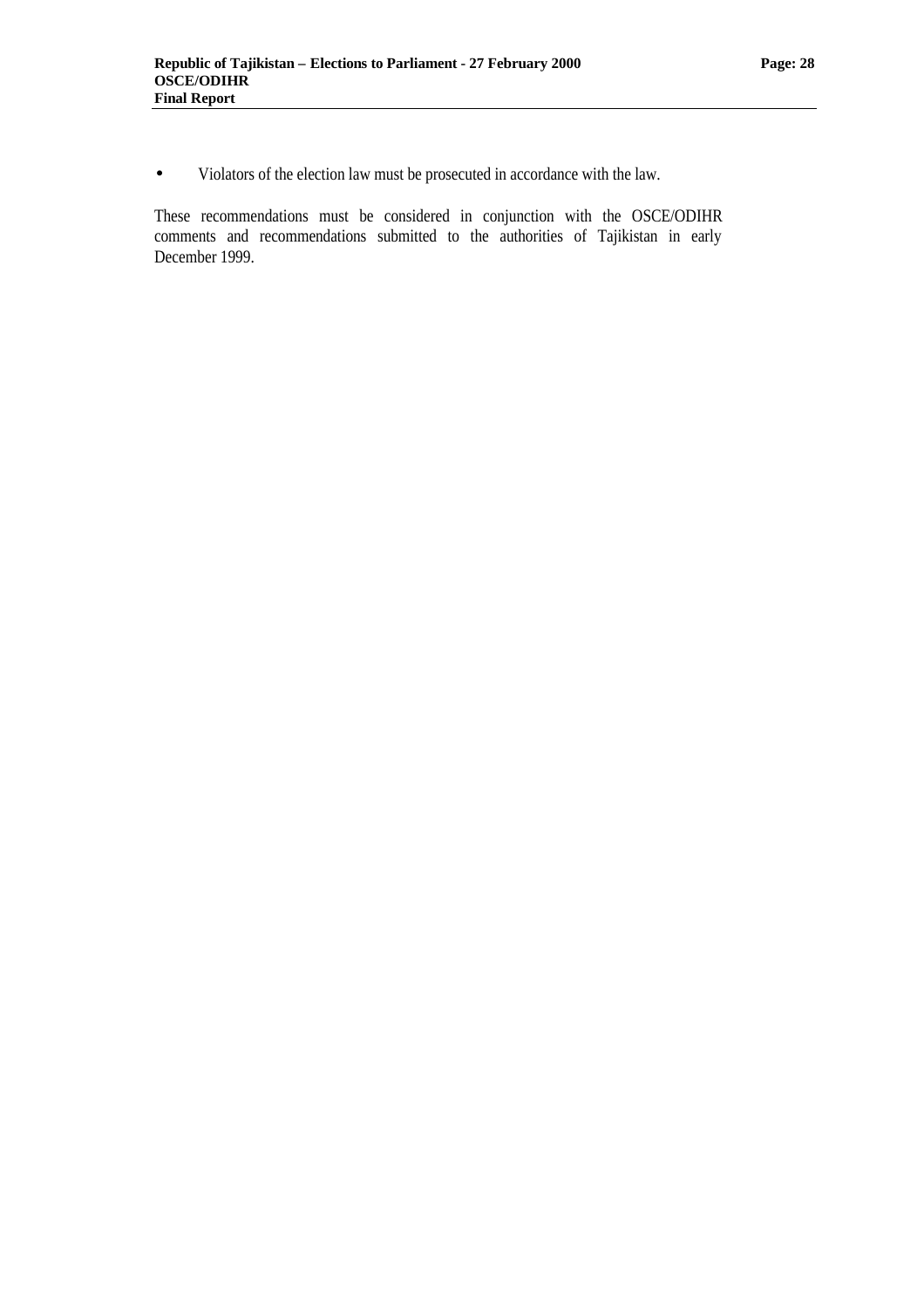## **Consolidated Results Per Constituency**

**City of Dushanbe**

| <b>DEC</b>                  | Name                              | Electors | <b>Ballots</b><br>issued | <b>Votes</b><br>cast | Check  | Invalid        | JP        | DP         | $\mathbf{C}$ | <b>IRP</b> | <b>SP</b> | <b>PDP</b> | Against        | Votes -<br>Ch.   |
|-----------------------------|-----------------------------------|----------|--------------------------|----------------------|--------|----------------|-----------|------------|--------------|------------|-----------|------------|----------------|------------------|
| $\mathbf{1}$                | Markazi<br>(Centralniy)           | 60104    | 51148                    | 51148                | 51148  | 206            | $\Omega$  | 1578       | 7672         | 672        | 2608      | 38412      |                | $\overline{0}$   |
| $\overline{2}$              | Oktiabr<br>(Oktiabrskiv)          | 61426    | 49593                    | 49549                | 49548  | 2665           | 846       | 4381       | 5149         | 1673       | 682       | 33071      | 1081           | 1                |
| 3                           | Rohi Ohan<br>(Zheleznod.)         | 60053    | 52126                    | 52126                | 52126  | $\overline{0}$ | 261       | 2083       | 6307         | 4745       | 626       | 38104      |                | $\boldsymbol{0}$ |
| $\overline{4}$              | Frunze<br>(Frunzenskiy)           | 60656    | 52151                    | 52151                | 52151  | 1013           | 554       | 2276       | 7161         | 2419       | 1483      | 36919      | 326            | $\overline{0}$   |
|                             | <b>Total Dushanbe</b>             | 242239   | 205018                   | 204974               | 204973 | 3884           | 1661      | 10318      | 26289        | 9509       | 5399      | 146506     | 1407           | 1                |
|                             |                                   |          | Percentage               |                      |        | 1.89           | 0.81      | 5.03       | 12.83        | 4.64       | 2.63      | 71.48      | 0.69           |                  |
| <b>Cities, Rayons</b><br>RJ |                                   |          |                          |                      |        |                |           |            |              |            |           |            |                |                  |
| DEC                         | Name                              | Electors | <b>Ballots</b><br>issued | <b>Votes</b><br>cast | Check  | Invalid        | $\rm{JP}$ | DP         | $\bf CP$     | <b>IRP</b> | SP        | <b>PDP</b> | Against        | Votes -<br>Ch.   |
| 5                           | Tursunzoda                        | 77281    | 73771                    | 73771                | 73771  | 958            | 170       | 572        | 12349        | 5511       | 161       | 53375      | 675            | $\overline{0}$   |
| 6                           | Shahrinav                         | 72783    | 63727                    | 63727                | 63513  | 2254           | 925       | 3053       | 25345        | 5238       | 997       | 24853      | 848            | 214              |
| 7                           | Hisor                             | 77061    | 63158                    | 63155                | 63155  | 4692           | 1104      | 1980       | 26972        | 8193       | 1468      | 17604      | 1142           | $\boldsymbol{0}$ |
| 8                           | Somoni                            | 69352    | 69352                    | 67586                | 67586  | 1065           | 682       | 6043       | 5382         | 862        | 1471      | 51500      | 581            | $\overline{0}$   |
| 9                           | Lenin (Leninskiy)                 | 84884    | 77002                    | 77002                | 77002  | 1074           | 679       | 4825       | 7930         | 3409       | 2727      | 55104      | 1254           | $\boldsymbol{0}$ |
| 10                          | Kofarnihon                        | 85118    | 78790                    | 78784                | 79122  | 5701           | 1485      | 5071       | 8771         | 19967      | 1039      | 35682      | 1406           | $-338$           |
| 11                          | Faizobod                          | 80775    | 80708                    | 73090                | 73090  | 3223           | 672       | 3011       | 8163         | 20119      | 446       | 36915      | 541            | $\theta$         |
| 12                          | Gharm                             | 81561    | 81242                    | 81242                | 81182  | 145            | 390       | 15096      | 1605         | 11469      | 260       | 50030      | 2187           | 60               |
|                             | Total<br><b>Cities, Rayons RJ</b> | 628815   | 587750                   | 578357               | 578421 | 19112          | 6107      | 39651      | 96517        | 74768      | 8569      | 325063     | 8634           | $-64$            |
|                             |                                   |          | Percentage               |                      |        | 3.3            | 1.06      | 6.86       | 16.69        | 12.93      | 1.48      | 56.2       | 1.49           |                  |
|                             | Leninobod                         |          |                          |                      |        |                |           |            |              |            |           |            |                |                  |
| DEC                         | Name                              | Electors | <b>Ballots</b><br>issued | <b>Votes</b><br>cast | Check  | Invalid        | $\rm{JP}$ | ${\rm DP}$ | $\mathbf{C}$ | <b>IRP</b> | SP        | <b>PDP</b> | Against        | Votes -<br>Ch.   |
| 13                          | Khujand                           | 78314    | 77120                    | 77120                | 77120  | 505            | 1361      | 7143       | 17057        | 1586       | 1042      | 47003      | 1423           | $\overline{0}$   |
| 14                          | Ghafurov                          | 73659    | 70976                    | 70976                | 70976  | 4924           | 702       | 1894       | 15574        | 531        | 614       | 46737      |                | $\boldsymbol{0}$ |
| 15                          | Urunkhojaev                       | 72580    | 68167                    | 68167                | 68167  | 4039           | 700       | 2151       | 15424        | 389        | 343       | 45121      | $\Omega$       | $\boldsymbol{0}$ |
| 16                          | <b>Jabbor Rasulov</b>             | 68895    | 66185                    | 66185                | 66185  | 2040           | 1126      | 3242       | 18549        | 2684       | 1640      | 35565      | 1339           | $\boldsymbol{0}$ |
|                             | 17 Asht                           | 55505    | 47079                    | 47079                | 47079  | 3011           | 582       | 1740       | 26594        | 1841       | 701       | 12034      | 576            | $\boldsymbol{0}$ |
| 18                          | <b>Mastchoh</b>                   | 63000    | 54303                    | 54303                | 64303  | 2256           | 1144      | 1650       | 7072         | 12070      | 1144      | 38294      | 673            | $-10000$         |
| 19                          | Konibodom rayon                   | 84568    | 83200                    | 83200                | 83200  | 207            | 135       | 3000       | 38847        | 186        | 230       | 40393      | 202            | $\boldsymbol{0}$ |
| 20                          | Isfara                            | 100808   | 90510                    | 90506                | 90506  | 5413           | 1465      | 2828       | 30294        | 24145      | 910       | 24222      | 1229           | $\boldsymbol{0}$ |
| 21                          | Panjakent                         | 78319    | 75645                    | 75645                | 75645  | $\mathbf{0}$   | 1410      | 1614       | 10658        | 908        | 529       | 60526      | $\theta$       | $\boldsymbol{0}$ |
| 22                          | Ayni                              | 61226    | 57327                    | 57327                | 57327  | 126            | 405       | 431        | 11241        | 576        | 1916      | 42568      | 64             | $\boldsymbol{0}$ |
| 23                          | Uro-Teppa                         | 74119    | 68949                    | 68662                | 68462  | 816            | 9601      | 1610       | 20363        | 1375       | 1041      | 33656      | $\Omega$       | 200              |
| 24                          | Ghonchi                           | 73107    | 67972                    | 67972                | 67972  | 1494           | 2651      | 1760       | 23313        | 4328       | 581       | 33845      | $\overline{0}$ | $\boldsymbol{0}$ |
| 25                          | <b>Nov</b>                        | 67346    | 64398                    | 64398                | 64398  | 1526           | 684       | 2756       | 11003        | 2069       | 968       | 44209      | 1183           | $\boldsymbol{0}$ |
|                             | <b>Total Leninobod</b>            | 951446   | 891831                   | 891540               | 901340 | 26357          | 21966     | 31819      | 245989       | 52688      | 11659     | 504173     | 6689           | $-9800$          |
|                             |                                   |          | Percentage               |                      |        | 2.92           | 2.44      | 3.53       | 27.29        | 5.85       | 1.29      | 55.94      | 0.74           |                  |
|                             |                                   |          |                          | <b>CCER</b>          | 891540 | 26357          | 21966     | 31819      | 245989       | 54757      | 12627     | 548382     | 6689           | 948586           |
|                             |                                   |          | Percentage               |                      |        | <b>CCER</b>    | 2.46      | 3.56       | 27.59        | 6.14       | $1.4\,$   | 61.5       | 0.75           |                  |